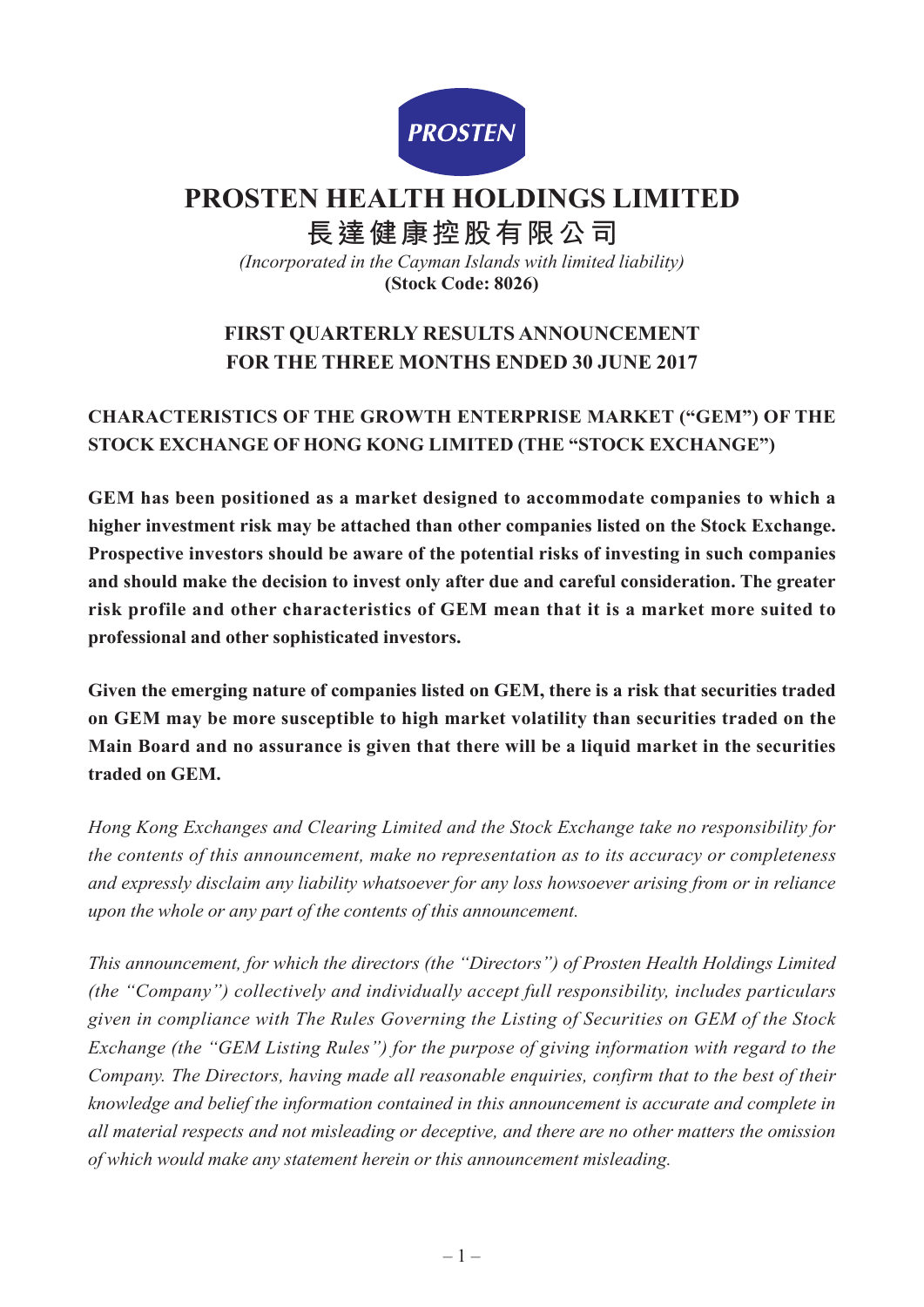### **HIGHLIGHTS**

- • Revenue of the Group for the three months ended 30 June 2017 amounted to approximately HK\$15,829,000, representing an increase of approximately 261.6% as compared to the corresponding period in the previous financial year.
- The Group's gross profit for the three months ended 30 June 2017 was approximately HK\$1,684,000, increased by approximately HK\$338,000 as compared with the same period of last financial year.
- Profit attributable to owners of the Company for the three months ended 30 June 2017 amounted to approximately HK\$22,801,000 (for the three months ended 30 June 2016: loss HK\$3,867,000).
- The Board does not recommend the payment of an interim dividend for the three months ended 30 June 2017.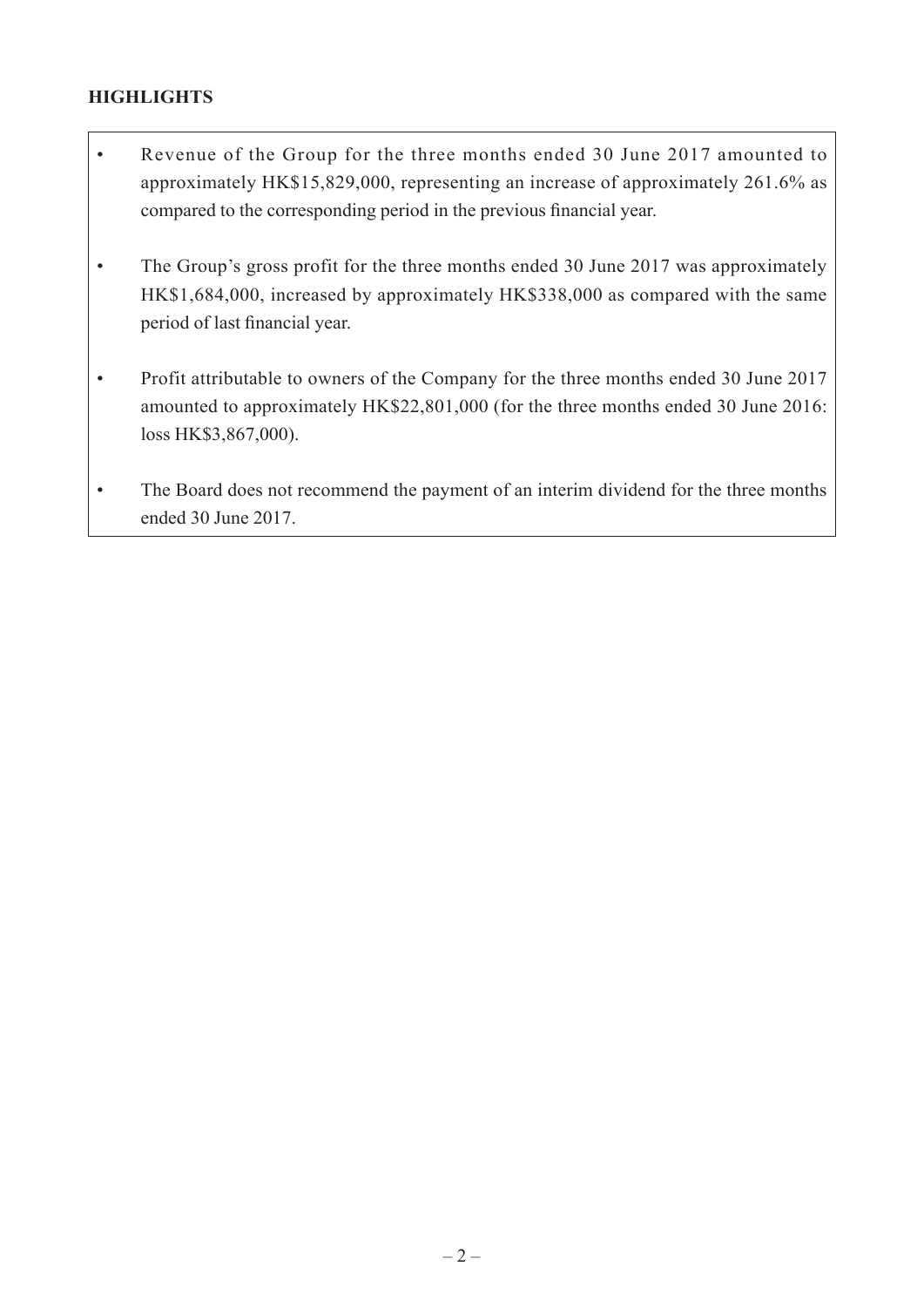#### **UNAUDITED CONSOLIDATED RESULTS**

The board of Directors (the "Board") of the Company is pleased to announce the unaudited consolidated results of the Company and its subsidiaries (the "Group") for the three months ended 30 June 2017 together with the comparative unaudited figures for the three months ended 30 June 2016 as follows:

|                                             |                | For the three months |               |  |
|---------------------------------------------|----------------|----------------------|---------------|--|
|                                             |                |                      | ended 30 June |  |
|                                             |                | 2017                 | 2016          |  |
|                                             | <b>Notes</b>   | <b>HK\$'000</b>      | HK\$'000      |  |
|                                             |                | (Unaudited)          | (Unaudited)   |  |
| <b>Revenue</b>                              | $\overline{2}$ | 15,829               | 4,378         |  |
| Cost of sales                               |                | (14, 145)            | (3,032)       |  |
| <b>Gross profit</b>                         |                | 1,684                | 1,346         |  |
| Selling expenses                            |                | (1,047)              | (625)         |  |
| Administrative expenses                     |                | (5, 422)             | (4,745)       |  |
| Other (expenses)/income                     |                | (38)                 | 190           |  |
| Gain on disposal of subsidiaries            | $\mathfrak{Z}$ | 27,615               |               |  |
| Profit/(loss) before tax                    |                | 22,792               | (3,834)       |  |
| Income tax expense                          | $\overline{4}$ |                      | (33)          |  |
| Profit/(loss) for the period                |                | 22,792               | (3,867)       |  |
| Other comprehensive income/(expense):       |                |                      |               |  |
| Items that may be reclassified subsequently |                |                      |               |  |
| to profit or loss:                          |                |                      |               |  |
| Exchange differences on translation         |                |                      |               |  |
| of foreign operations                       |                | 160                  | (635)         |  |
| Total comprehensive income/(expense)        |                |                      |               |  |
| for the period                              |                | 22,952               | (4,502)       |  |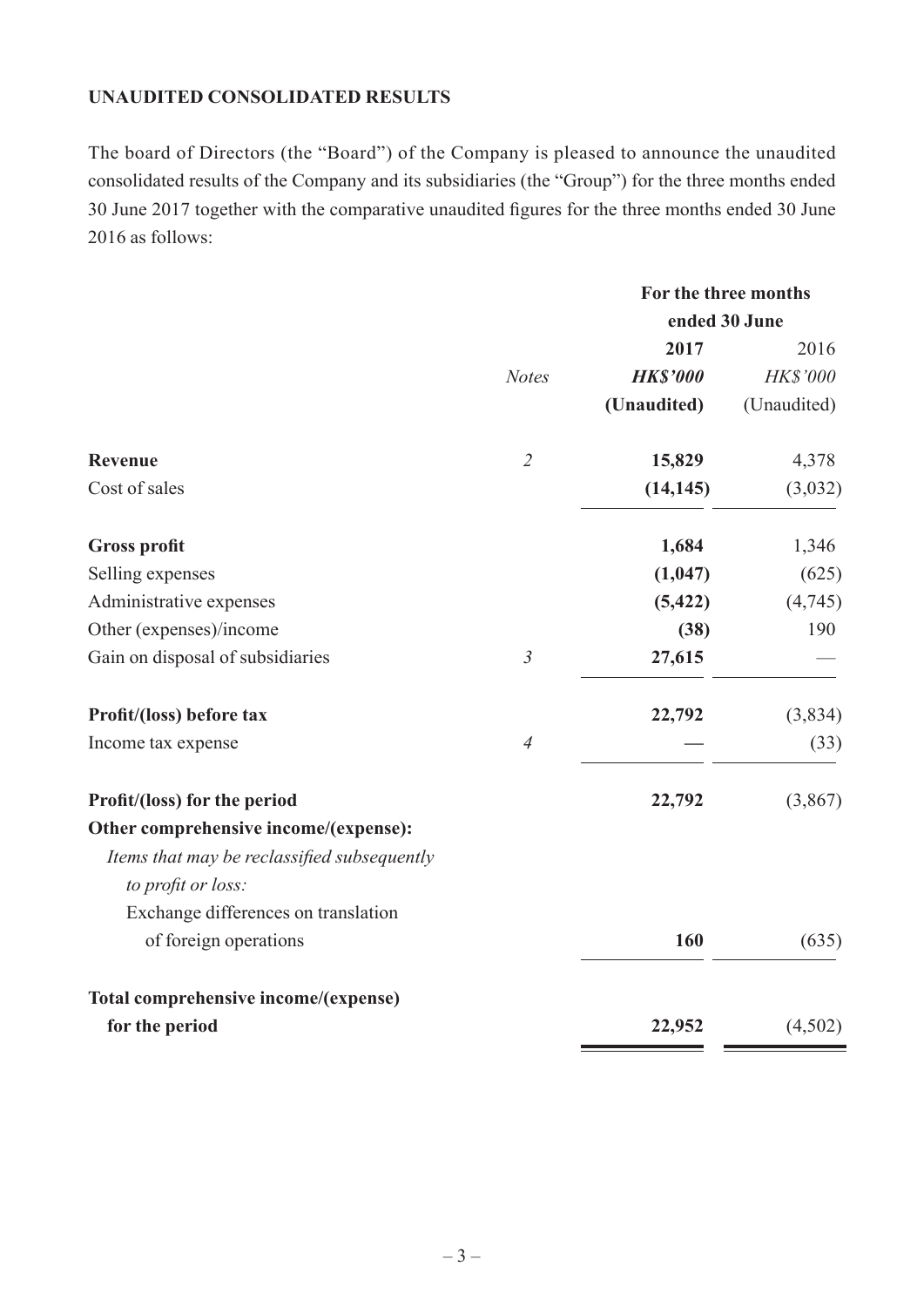|                                                                  |              | For the three months |                               |  |
|------------------------------------------------------------------|--------------|----------------------|-------------------------------|--|
|                                                                  |              | ended 30 June        |                               |  |
|                                                                  |              | 2017                 | 2016                          |  |
|                                                                  | <b>Notes</b> | <b>HK\$'000</b>      | HK\$'000                      |  |
|                                                                  |              | (Unaudited)          | (Unaudited)                   |  |
| Profit/(loss) for the period attributable to:                    |              |                      |                               |  |
| — Owners of the Company                                          |              | 22,801               | (3,867)                       |  |
| — Non-controlling interest                                       |              | (9)                  |                               |  |
|                                                                  |              | 22,792               | (3,867)                       |  |
| Total comprehensive income/(expense)                             |              |                      |                               |  |
| for the period attributable to:                                  |              |                      |                               |  |
| — Owners of the Company                                          |              | 22,961               | (4,502)                       |  |
| — Non-controlling interest                                       |              | (9)                  |                               |  |
|                                                                  |              | 22,952               | (4,502)                       |  |
| Profit/(loss) per share attributable to owners<br>of the Company | 5            |                      |                               |  |
| <b>Basic</b>                                                     |              |                      | HK1.89 cents $HK(0.35)$ cents |  |
| Diluted                                                          |              |                      | HK1.89 cents $HK(0.35)$ cents |  |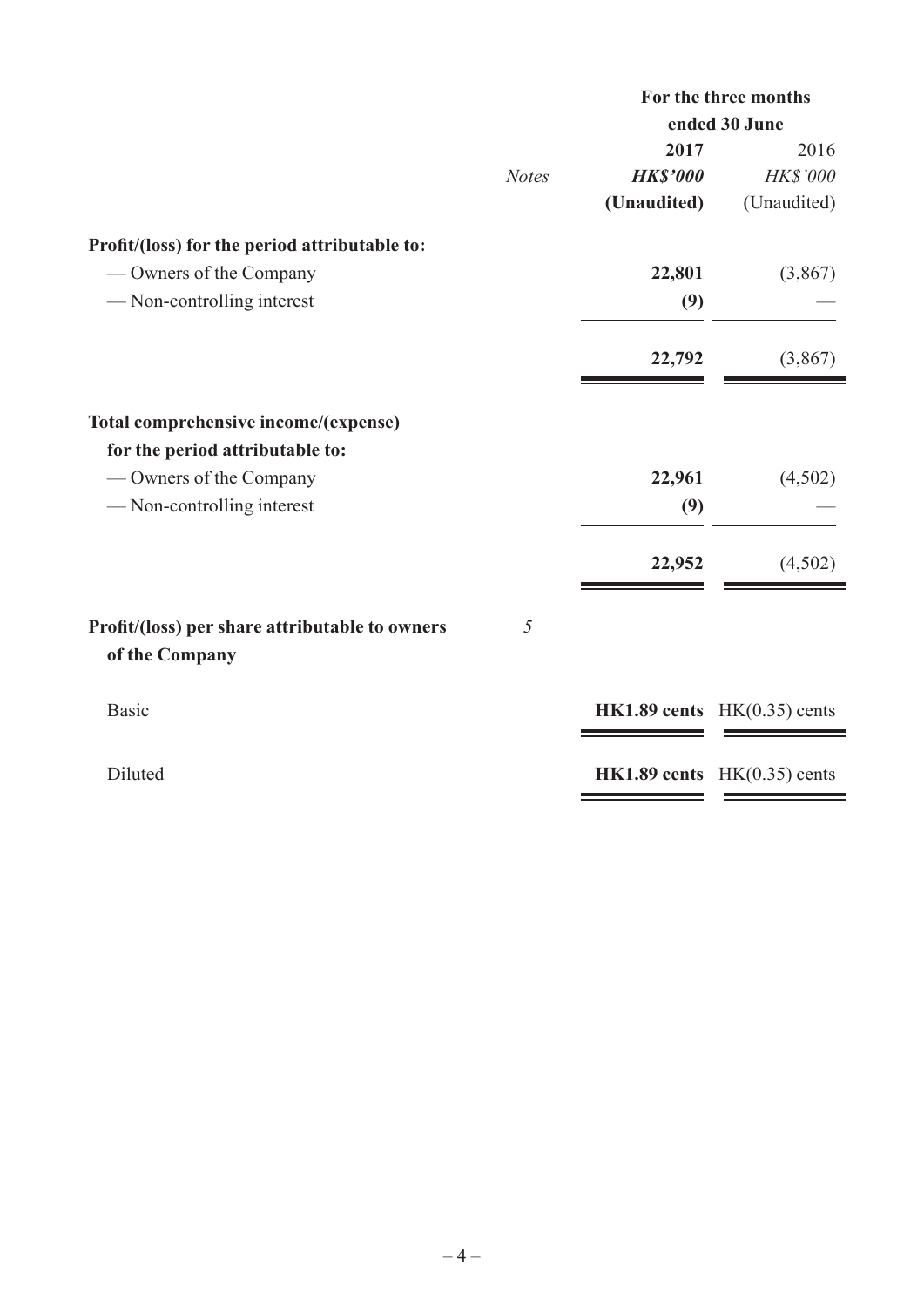#### *Notes:*

#### **1. Basis of Preparation**

The Group's unaudited consolidated results have been prepared in accordance with Hong Kong Financial Reporting Standards ("HKFRSs") (which include all individual Hong Kong Financial Reporting Standards, Hong Kong Accounting Standards and Interpretations) issued by the Hong Kong Institute of Certified Public Accountants and accounting principles generally accepted in Hong Kong. In addition, the unaudited consolidated results include applicable disclosures required by the GEM Listing Rules. The measurement basis used in the preparation of the unaudited consolidated results is the historical cost convention, except for available-for-sale financial assets and financial assets at fair value through profit or loss which have been measured at fair value. These unaudited consolidated results are presented in Hong Kong dollar which is also the functional currency of the Company and all values are rounded to the nearest thousand except when otherwise indicated. The Group's major subsidiaries are operated in the People's Republic of China (the "PRC") with Renminbi ("RMB") as their functional currency.

The accounting policies applied in the preparation of the unaudited consolidated results are consistent with those adopted in the preparation of the annual consolidated financial statements of the Group for the year ended 31 March 2017, except that the Group has adopted a number of new or revised HKFRSs, which are newly effective for the period under review. The adoption of these new or revised HKFRSs had no change in significant accounting policies and no significant effect on the financial results of the current period. There is no prior period adjustment required.

The Group has not applied or early adopted the new or revised HKFRSs (including their consequential amendments) which are relevant to the Group that have been issued but not yet effective in the preparation of these unaudited consolidated results. The Group is currently assessing the impact of these new or revised HKFRSs upon their initial application but is not yet in a position to state whether they would have a significant impact on its results of operations and financial position. It is anticipated that all of the pronouncements relevant to the Group will be adopted in the Group's accounting policy in the accounting periods when they first become effective.

The unaudited consolidated results have been reviewed by the audit committee of the Company ("Audit Committee").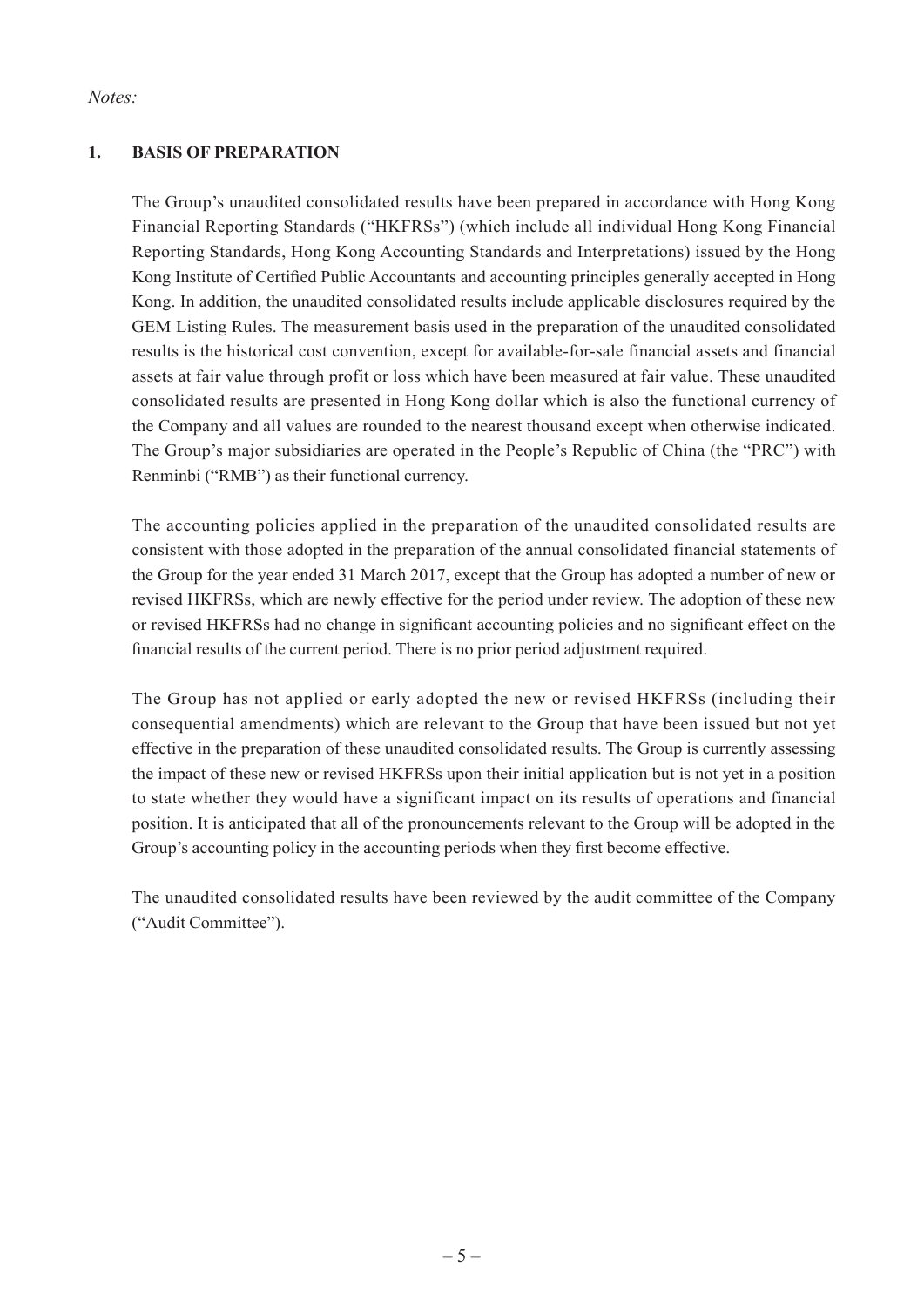#### **2. REvENUE AND SEGMENTAL INFORMATION**

Revenue represents the net invoiced value of good sold and services rendered during the period under review.

The Group's operating activities are currently attributable to three operating segments focusing on trading and distributing of pharmaceutical and healthcare products ("Pharmaceutical Business"), trading and retailing of jewelry ("Jewelry Business") and money lending ("Lending Business"). These operating segments have been identified on the basis of internal management reports prepared in accordance with accounting policies conformed to HKFRSs, that are regularly reviewed by the executive Directors (the "Executive Directors") (being the chief operating decision makers of the Company). The Executive Directors review the Group's internal reporting in order to assess performance and allocate resources. The details of operating and reportable segments of the Group are as follows:

- Pharmaceutical Business
- Jewelry Business
- Lending Business

| For the three months ended<br>30 June 2017 | Pharmaceutical<br><b>Business</b><br><b>HK\$'000</b> | <b>Jewelry</b><br><b>Business</b><br><b>HK\$'000</b> | Lending<br><b>Business</b><br><b>HK\$'000</b> | Consolidation<br><b>HK\$'000</b> |
|--------------------------------------------|------------------------------------------------------|------------------------------------------------------|-----------------------------------------------|----------------------------------|
| <b>REVENUE</b>                             |                                                      |                                                      |                                               |                                  |
| External sales                             | 1,970                                                | 13,100                                               | 759                                           | 15,829                           |
| <b>RESULTS</b>                             |                                                      |                                                      |                                               |                                  |
| Segment results (loss)/profit              | (2,181)                                              | (514)                                                | 273                                           | (2, 422)                         |
| Unallocated income                         |                                                      |                                                      |                                               | 27,615                           |
| Unallocated expenses                       |                                                      |                                                      |                                               | (2,401)                          |
| Profit before tax                          |                                                      |                                                      |                                               | 22,792                           |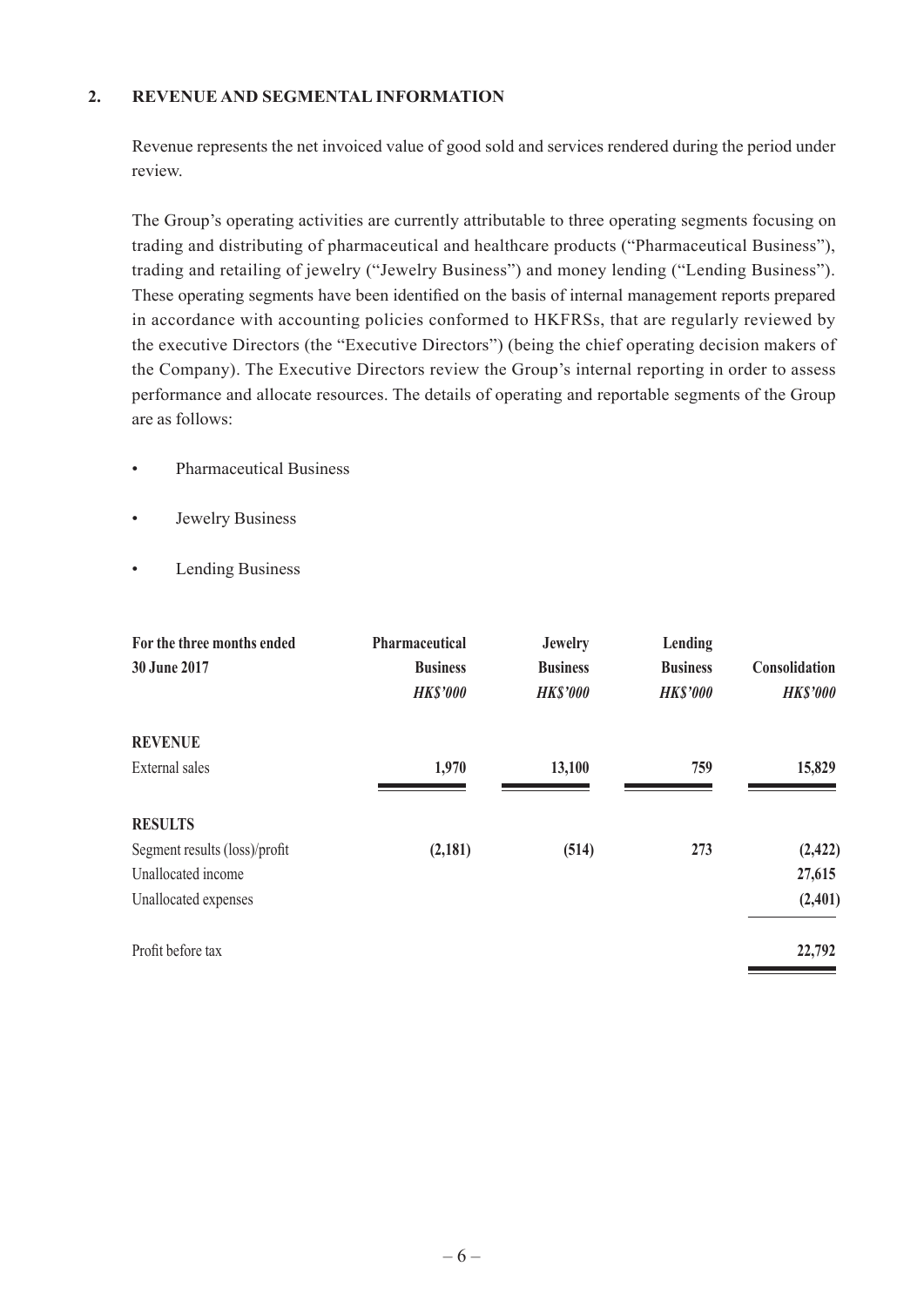| For the three months ended<br>30 June 2016 | Pharmaceutical<br><b>Business</b><br>HK\$'000 | Jewelry<br><b>Business</b><br>HK\$'000 | Lending<br><b>Business</b><br>HK\$'000 | Consolidation<br>HK\$'000 |
|--------------------------------------------|-----------------------------------------------|----------------------------------------|----------------------------------------|---------------------------|
| <b>REVENUE</b>                             |                                               |                                        |                                        |                           |
| External sales                             | 2,392                                         | 1,177                                  | 809                                    | 4,378                     |
| <b>RESULTS</b>                             |                                               |                                        |                                        |                           |
| Segment results (loss)/profit              | (166)                                         | (537)                                  | 651                                    | (52)                      |
| Unallocated income                         |                                               |                                        |                                        | 12                        |
| Unallocated expenses                       |                                               |                                        |                                        | (3,794)                   |
| Loss before tax                            |                                               |                                        |                                        | (3,834)                   |

#### **3. Gain on Disposal of subsidiaries**

On 5 June 2017, the Company disposed the entire issued share capital of Prosten (BVI) Limited (together with relevant shareholders loan), a direct wholly-owned subsidiary of the Company and subsidiaries of which were principally engaged in wireless value-added service business. The Company received a total consideration of HK\$4,600,000 for the disposal. As at the 5 June 2017, Prosten (BVI) Limited and its subsidiaries (the "Prosten BVI Group") has unaudited net liability of approximately HK\$30,165,000 and the shareholder loan was approximately HK\$8,151,000. The Company recorded a gain from disposal of the Prosten BVI Group of approximately HK\$26,614,000 which was subject to final audit.

On 15 June 2017, the Company disposed the entire issued shares of Prosten Wealth Investment Limited ("Prosten Wealth", together with its subsidiary "Prosten Wealth Group"), an indirect whollyowned subsidiary of the Company. Prosten Wealth Group held a valid money lending license in Hong Kong and as at the date of disposal, it had not commenced business. The Group received a total consideration of approximately HK\$1,480,000 for the disposal. As at 15 June 2017, except for cash at bank of approximately HK\$402,000, Prosten Wealth did not have other material assets or liabilities. The Group recorded a gain from disposal of the Prosten Weath Group of approximately HK\$1,000,000 which is subject to final audit.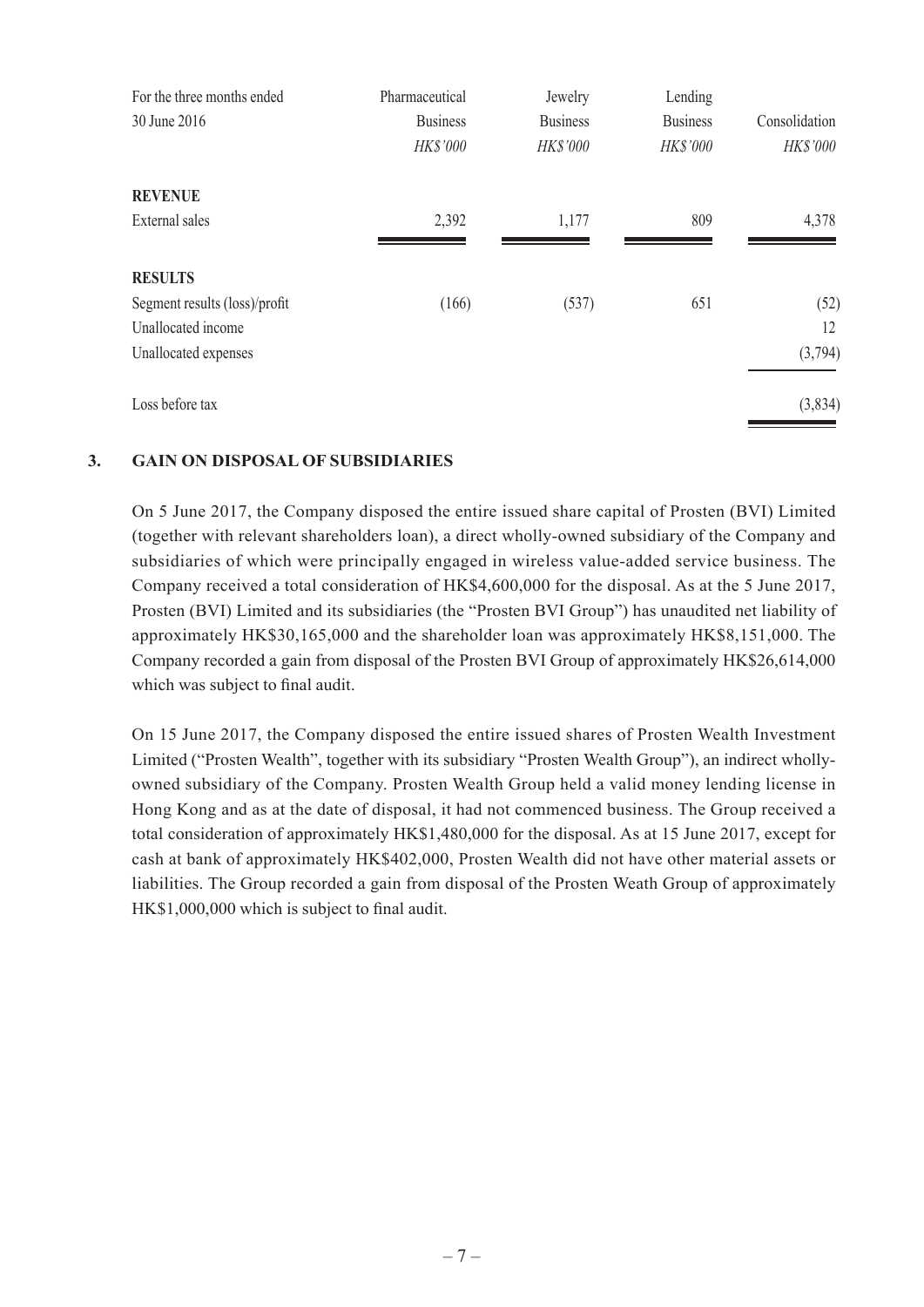#### **4. Income Tax Expense**

Hong Kong profits tax is calculated at 16.5% of the estimated assessable profit for the three months ended 30 June 2017. Hong Kong profits tax has not been provided as the Group did not generate any assessable profits arising in Hong Kong for the three months ended 30 June 2017. Taxes on profits assessable elsewhere have been calculated at the rates of tax prevailing in the countries or jurisdictions in which the Group operates.

|                                  | For the three months |               |  |  |
|----------------------------------|----------------------|---------------|--|--|
|                                  |                      | ended 30 June |  |  |
|                                  | 2017                 | 2016          |  |  |
|                                  | <b>HK\$'000</b>      | HK\$'000      |  |  |
|                                  | (Unaudited)          | (Unaudited)   |  |  |
| Current — Hong Kong:             |                      |               |  |  |
| Charge for the period            |                      | 33            |  |  |
| Total tax charged for the period |                      | 33            |  |  |

#### **5. Profit/(Loss) Per Share Attributable to Equity HOLDERS OF THE COMPANy**

The calculation of the basic profit/(loss) per share amount is based on the unaudited consolidated profit for the three months ended 30 June 2017 attributable to owners of the Company of approximately HK\$22,801,000 (for the three months ended 30 June 2016: loss HK\$3,867,000), and the weighted average number of ordinary shares of approximately 1,208,590,099 (weighted average number for the three months ended 30 June 2016: 1,095,360,500) in issue during the period under review.

No diluted profit/(loss) per share is calculated as there were no dilutive potential equity shares as at 30 June 2017 and 30 June 2016. Hence, the basic and diluted profit/(loss) per share were the same for both years.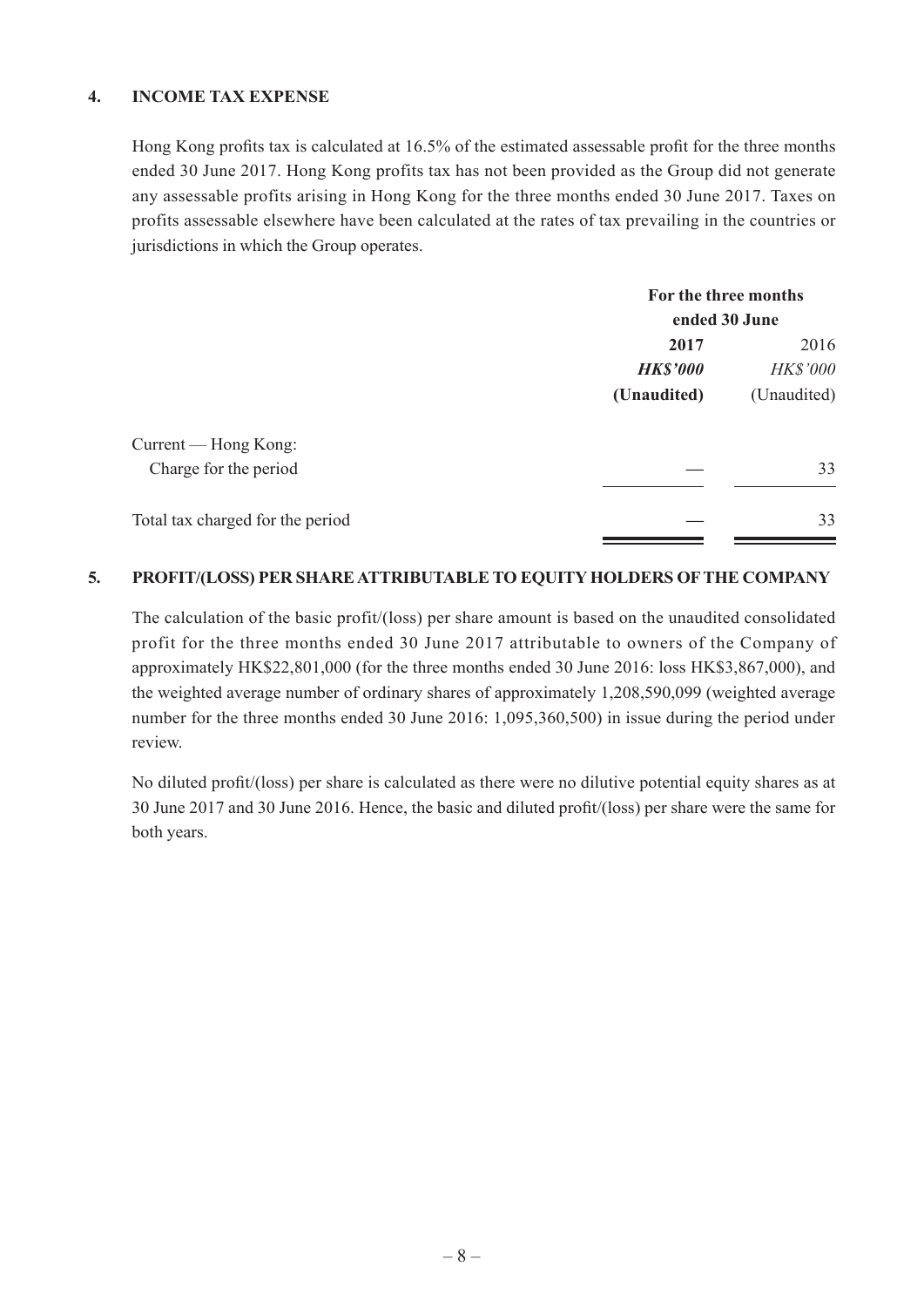### **6. Reserves**

|                                                                       |              |                  | Available-<br>for-sale | Foreign     |              |             |           |
|-----------------------------------------------------------------------|--------------|------------------|------------------------|-------------|--------------|-------------|-----------|
|                                                                       | <b>Share</b> | <b>Statutory</b> | financial              | currency    | <b>Share</b> |             |           |
|                                                                       | premium      | reserve          | assets equity          | translation | option       | Accumulated |           |
|                                                                       | account      | fund             | reserve                | reserve     | reserve      | losses      | Total     |
|                                                                       | HK\$'000     | HK\$'000         | HK\$'000               | HK\$'000    | HK\$'000     | HK\$'000    | HK\$'000  |
|                                                                       |              | (Note a)         | (Note b)               | (Note c)    |              |             |           |
| At 1 April 2017 (audited)                                             | 479,598      | 3,349            | 1,583                  | 11,922      | 316          | (542, 868)  | (46,100)  |
| Profit for the period (unaudited                                      |              |                  |                        |             |              | 22,801      | 22,801    |
| Exchange difference on translation                                    |              |                  |                        |             |              |             |           |
| of foreign operations                                                 |              |                  |                        |             |              |             |           |
| (unaudited)                                                           |              |                  |                        | 160         |              |             | 160       |
| Total comprehensive income for                                        |              |                  |                        |             |              |             |           |
| the period (unaudited)                                                |              |                  |                        | 160         |              | 22,801      | 22,961    |
| Exercise of share options                                             |              |                  |                        |             |              |             |           |
| (unaudited)                                                           | 489          |                  |                        |             | (316)        |             | 173       |
| Disposal of subsidiaries (unaudited)                                  |              | (3,349)          |                        | (14, 491)   |              | 16,887      | (953)     |
| At 30 June 2017 (unaudited)                                           | 480,087      |                  | 1,583                  | (2,409)     |              | (503, 180)  | (23,919)  |
| At 1 April 2016 (audited)                                             | 455,438      | 3,349            | 6,760                  | 14,766      | 316          | (519,211)   | (38, 582) |
|                                                                       |              |                  |                        |             |              |             |           |
| Loss for the period (unaudited)<br>Exchange difference on translation |              |                  |                        |             |              | (3,867)     | (3,867)   |
| of foreign operations                                                 |              |                  |                        |             |              |             |           |
| (unaudited)                                                           |              |                  |                        | (635)       |              |             | (635)     |
| Total comprehensive expense for                                       |              |                  |                        |             |              |             |           |
| the period (unaudited)                                                |              |                  |                        | (635)       |              | (3,867)     | (4,502)   |
| At 30 June 2016 (unaudited)                                           | 455,438      | 3,349            | 6,760                  | 14,131      | 316          | (523,078)   | (43,084)  |
|                                                                       |              |                  |                        |             |              |             |           |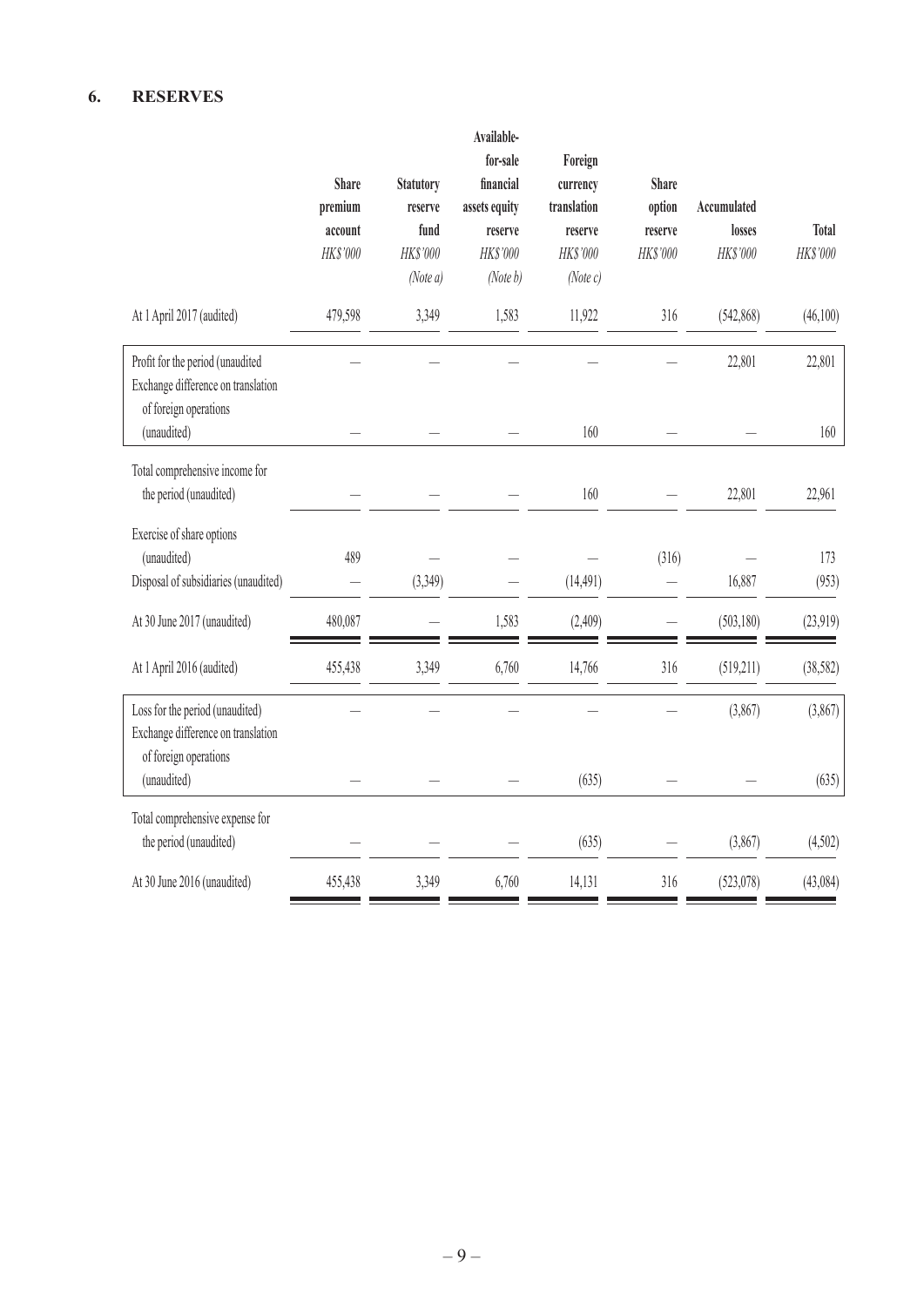#### *Notes:*

#### (a) Statutory reserve fund

Pursuant to the relevant laws and regulations for business enterprises in the People's Republic of China (the "PRC"), a portion of the profits of the entities which are registered in the PRC has been transferred to the statutory reserve fund which is restricted as to use. When the balance of such reserve fund reaches 50% of the capital of that entity, any further appropriation is optional. The statutory reserve fund can be utilised, upon approval of the relevant authority, to offset prior years'losses or to increase capital. However, the balance of the statutory reserve fund must be maintained at least 25% of capital after such usage.

(b) Available-for-sale financial assets equity reserve

Available-for-sale financial assets equity reserve relates to the cumulative gains or losses arising on the change in fair value of available-for-sale financial assets that have been recognised in other comprehensive income, net of amounts reclassified to profit or loss when those financial assets are disposed or impaired.

(c) Foreign currency translation reserve

Foreign currency translation reserve, represents exchange differences relating to the translation of the net assets of the Group's foreign operations from their functional currencies to the Group's presentation currency (i.e. Hong Kong dollar), are recognised directly in other comprehensive income and accumulated in the foreign currency translation reserve. Such exchange differences accumulated in the foreign currency translation reserve are reclassified to profit or loss on the disposal of the foreign operations.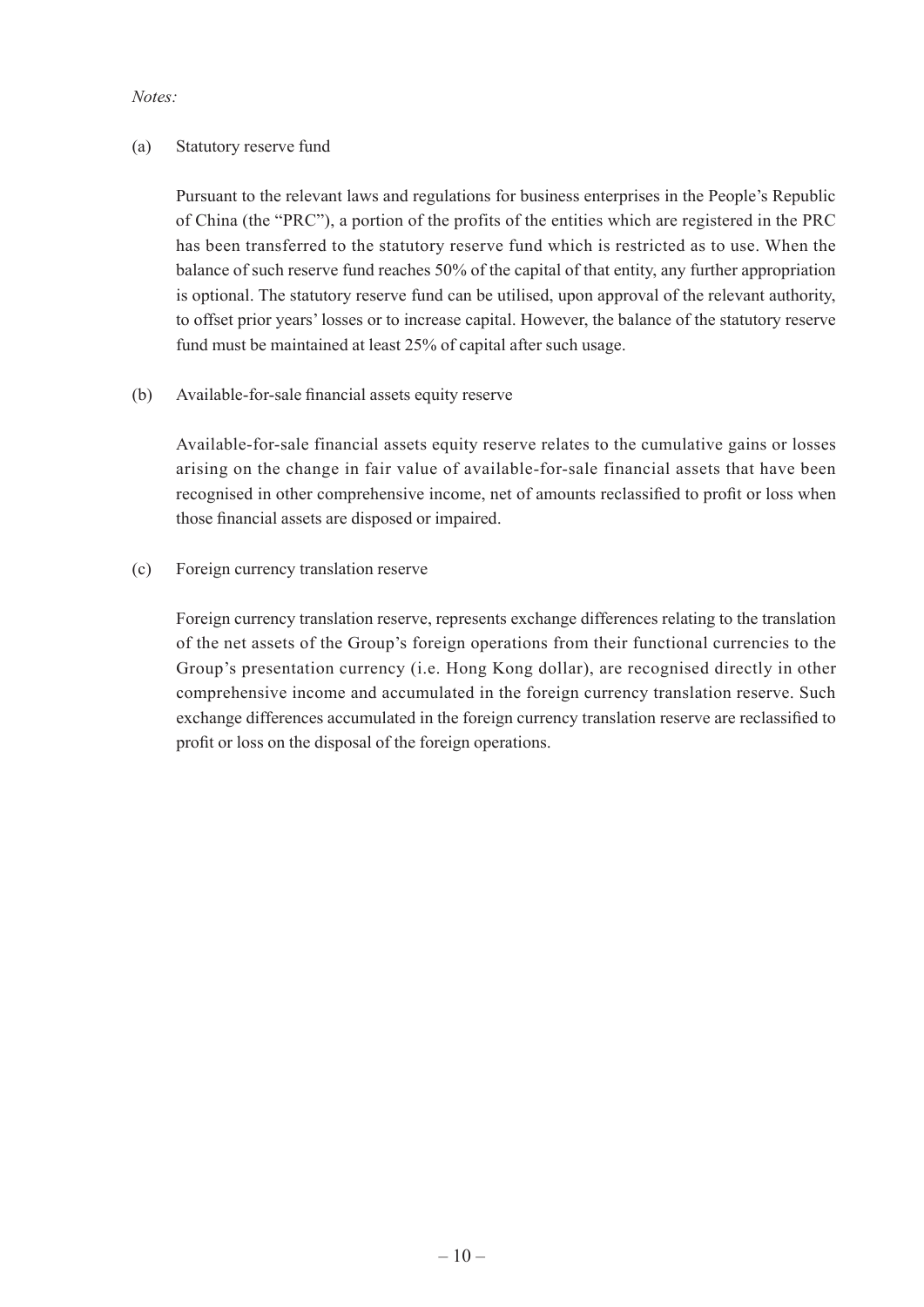#### **INTERIM DIvIDEND**

The Board does not recommend the payment of an interim dividend for the three months ended 30 June 2017 (for the three months ended 30 June 2016: nil).

#### **MANAGEMENT DISCUSSION AND ANALySIS**

#### **Financial Review**

#### *Revenue*

The Group's revenue for the three months ended 30 June 2017 amounted to approximately HK15,829,000, representing an increase of approximately 261.6% as compared to the corresponding period of last financial year. The increase was mainly attributable to the increase in revenue from the Group's Jewelry Business as it had gold jewelry wholesales during the period under review while there was no such business in the corresponding period of last financial year.

#### *Cost of sales and gross profit margin*

Cost of sales of the Group increased from approximately HK\$3,032,000 for the three months ended 30 June 2016 to approximately HK14,145,000 for the three months ended 30 June 2017, which was in line with the increase in sales of the Jewelry Business. As the gold jewelry wholesale contributed a significant part of the sales of the Jewelry Business, which have a lower gross profit margin, the overall gross profit margin deceased from approximately 31% for the three months ended 30 June 2016 to 11% for the three months ended 30 June 2017.

#### *Gain on disposal of subsidiaries*

Please refer to note 3 to the unaudited consolidated results for details of gain on disposal of subsidiaries.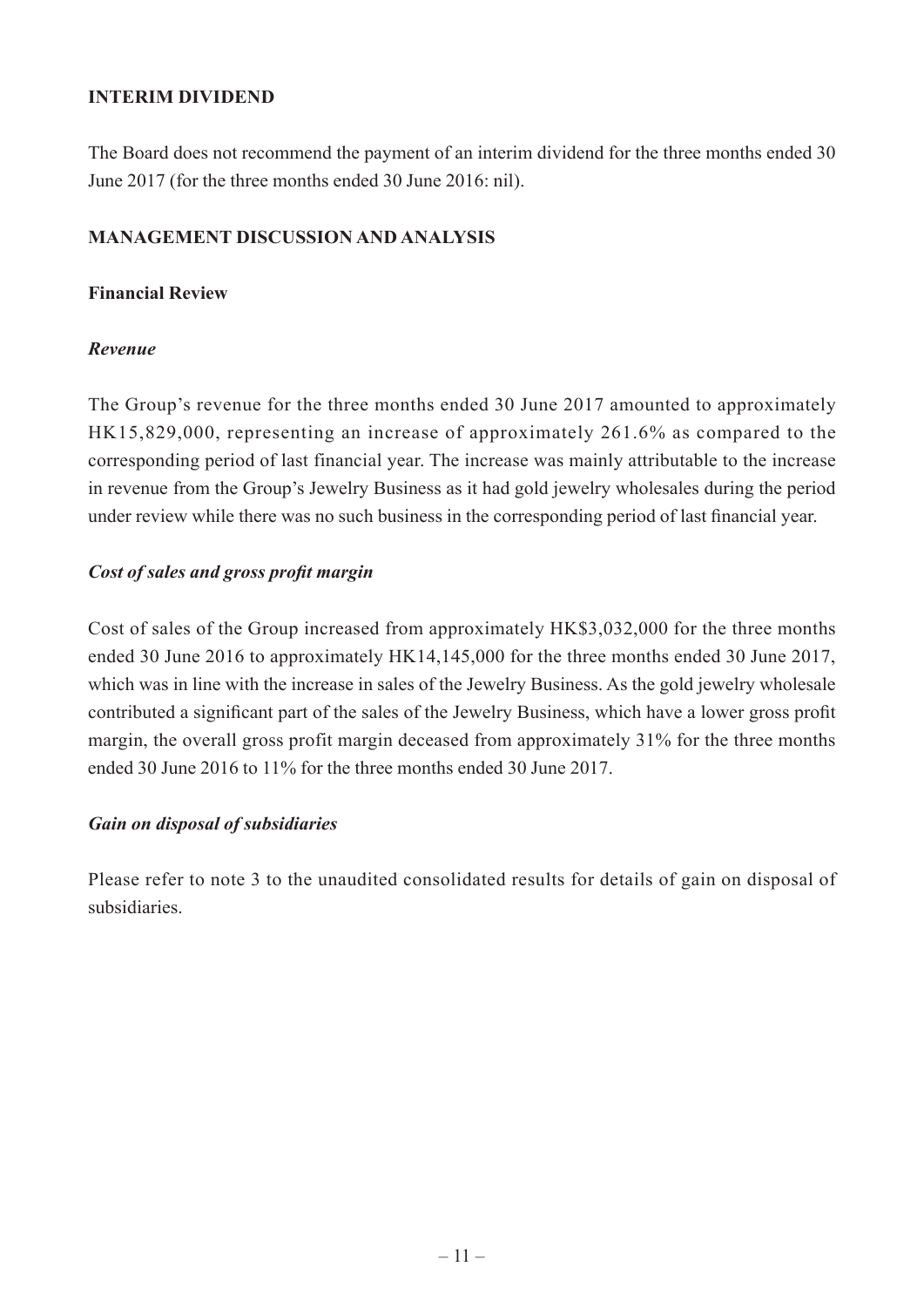### *Expenses*

Selling expenses increased by approximately HK\$422,000 from approximately HK\$625,000 for the three months ended 30 June 2016 to approximately HK\$1,047,000 for the three months ended 30 June 2017. The increase was mainly due to more sales and marketing activities was conducted for the marketing and development of the Jewelry Business and the Pharmaceutical Business in the period under review.

Administrative expenses increased by approximately by HK\$677,000, from approximately HK \$4,745,000 for the three months ended 30 June 2016 to approximately HK\$5,422,000 for the three months ended 30 June 2017. Such increase was mainly due to more expense were required to support the expansion of the Group's business.

### *Total equity*

As at 30 June 2017, the Group has a total equity amounted to approximately HK\$97,133,000 (as at 31 March 2017: HK\$74,691,000) and net current assets amounted to approximately HK\$59,004,000 (as at 31 March 2017: HK\$39,834,000).

### *Liquidity and financial resources*

The Group adopts a prudent cash and financial management policy. In order to achieve better cost control and minimise the cost of funds, the Group's treasury activities are centralised and cash is generally placed in deposits with banks.

As at 30 June 2017, total cash and cash equivalents of the Group amounted to approximately HK\$14,585,000 (as at 31 March 2017: HK\$8,738,000). As at 30 June 2017 and 31 March 2017, the Group has not borrowed any loan from third party.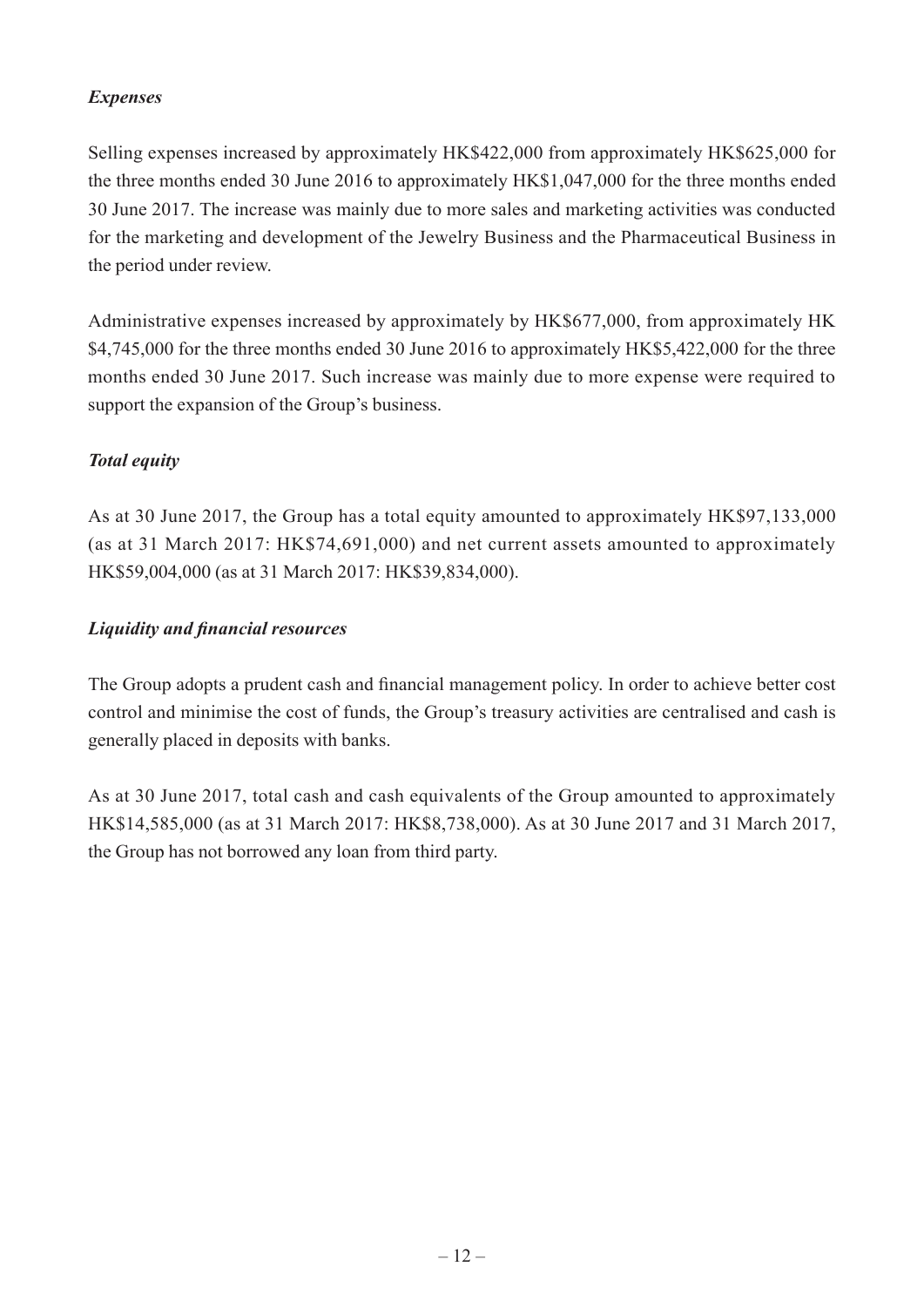### *Treasury policies and foreign currency exchange exposure*

Despite that the Group's trading transactions, monetary assets and liabilities are mainly denominated in RMB and Hong Kong dollars, it does not believe that the impact of foreign exchange exposure to the Group was material. The Group does not use derivative financial instruments to protect against the volatility associated with foreign currency transactions and other financial assets and liabilities created in the ordinary course of business. The majorities of the Group's operating assets are located in Mainland China and are denominated in RMB.

Cash is generally deposited at banks in the PRC and Hong Kong and denominated mostly in Renminbi and Hong Kong dollar. As at 30 June 2017, no related hedges were made by the Group (as at 31 March 2017: nil).

### *Contingent liabilities*

As at 30 June 2017, the Group had no material contingent liabilities (as at 31 March 2017: nil).

### *Significant investments, acquisitions or disposals*

Except for the disposal of the entire issued share capital of and shareholder's loans to Prosten (BVI) Limited and Prosten Wealth Investment Limited as detailed in note 3 to the unaudited consolidated results, the Group does not have any material acquisition or disposal during the three months ended 30 June 2017.

### *Capital structure*

The shares of the Company were listed on GEM on 28 March 2000.

During the three months ended 30 June 2017, the Company has issued and allotted 2,700,000 new shares at the exercise price of HK\$0.165 per share as a result of exercise of share options by the share option holders of the Company.

The Group's capital structure is sound with healthy working capital management. As at 30 June 2017, the Group's total equity amounted to approximately HK\$97,133,000, representing a increase of approximately 30% compared with that as at 31 March 2017 (31 March 2017: HK\$74,726,000). As at 30 June 2017, the Group's cash and cash equivalents totaled approximately HK\$14,585,000 (as at 31 March 2017: HK\$8,738,000). The current ratio (note 1) and the quick ratio (note 2) of the Group as at 30 June 2017 was 9.4 (as at 31 March 2017: 2.38) and 7.1 (as at 31 March 2017: 1.86) respectively. The Group was in net cash position as at 30 June 2017 (gearing ratio (note 3) as at 31 March 2017: 13.92%).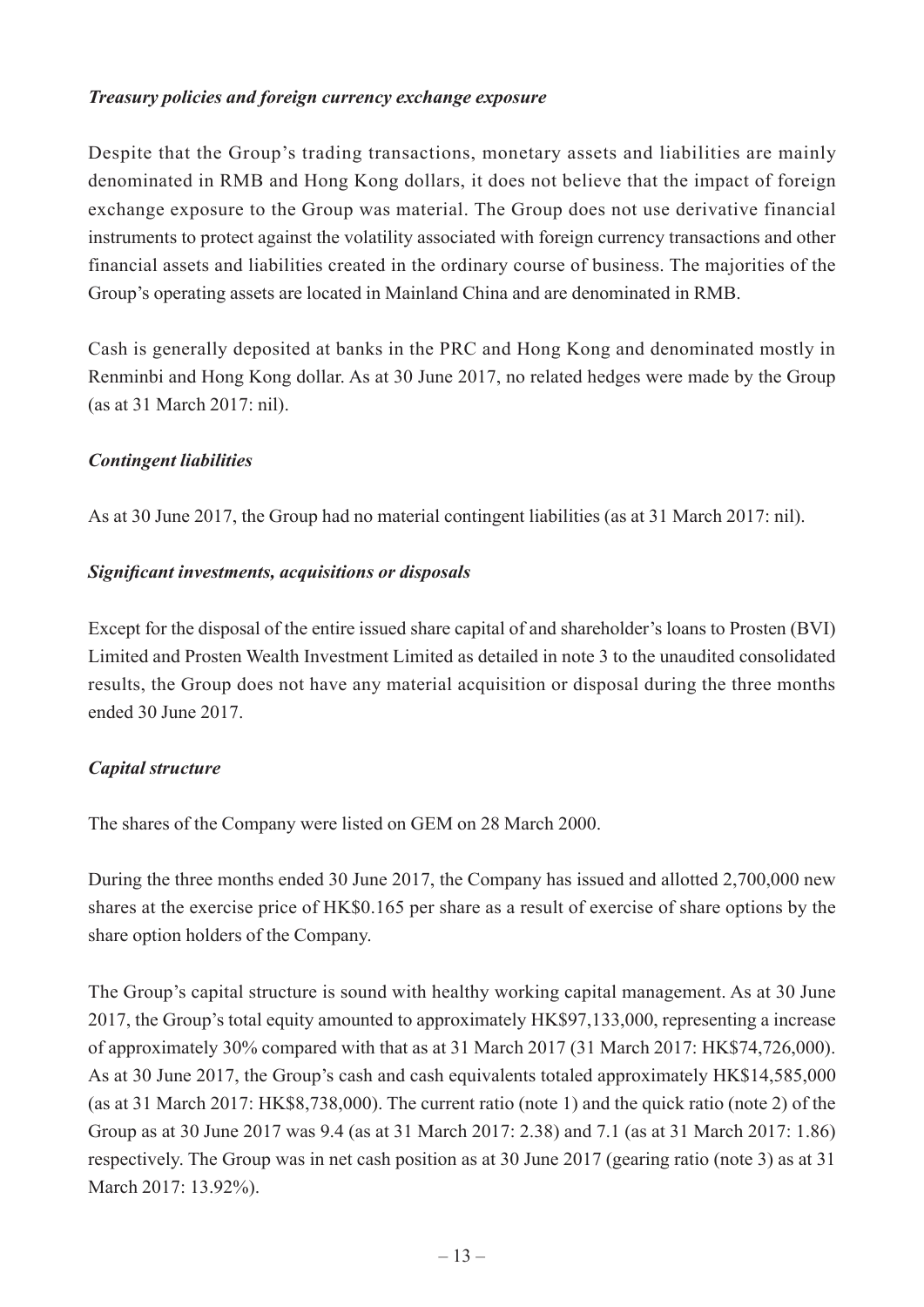Apart from the above, there has been no material change in the structure of the Group during the period.

| <i>Note:</i> $(1)$ | Current Ratio = Current Assets $\div$ Current Liabilities |
|--------------------|-----------------------------------------------------------|
|                    |                                                           |

*Note:* (2) Quick Ratio = (Current Assets – Inventories) ÷ Current Liabilities

*Note:* (3) Gearing Ratio = (Debts – Cash and cash equivalents)  $\div$  Equity

#### **Event after the Reporting Period**

On 26 July 2017, Meteor Storm Holdings Limited ("Meteor Storm"), an indirect wholly-owned subsidiary of the Company, entered into a disposal agreement with an independent third party, pursuant to which the Meteor Storm conditionally agreed to sell and the purchaser conditionally agreed to acquire the entire issued share capital of Meteor Investment (H.K.) Limited (together with relevant shareholders loan), a direct wholly-owned subsidiary of Meteor Storm, at the consideration of HK\$9,000,000. The disposal has not been completed as at the date of this announcement. For details, please refer to the Company's announcement dated 26 July 2017.

#### **Business Review and Outlook**

#### *Pharmaceutical Business*

The Group commenced its Pharmaceutical Business in 2016 and continued to develop this business in the period under review.

During the year ended 31 March 2017, the Group has established business relationships with target pharmaceutical companies and chain pharmacies and during the period under review, it has established business relationships with a group of target hospitals in western Guangdong (mainly the areas of Zhanjiang and Maoming in Guangdong Province, including Zhanjiang city, Lianjiang, Wuchuan, Suixi County, Xuwen County, Maoming city, Dianbai District, Huazhou, Xinyi and Gaozhou), which are mainly related to the distribution of pharmaceuticals and pharmaceutical consumables to such hospitals as well as the supply of pharmaceuticals and healthcare products to such pharmaceutical companies and chain pharmacies.

In order to distribute pharmaceuticals and pharmaceutical consumables to hospitals, the Group shall first be approved by the hospitals as their pharmaceutical supplier. Then, in accordance with the medication demand of the hospitals, the Group will contact pharmaceutical manufacturers to obtain the corresponding distribution qualifications. Subject to the confirmations on specific species, specifications and quantities of medication used by the hospitals, the hospitals, the Group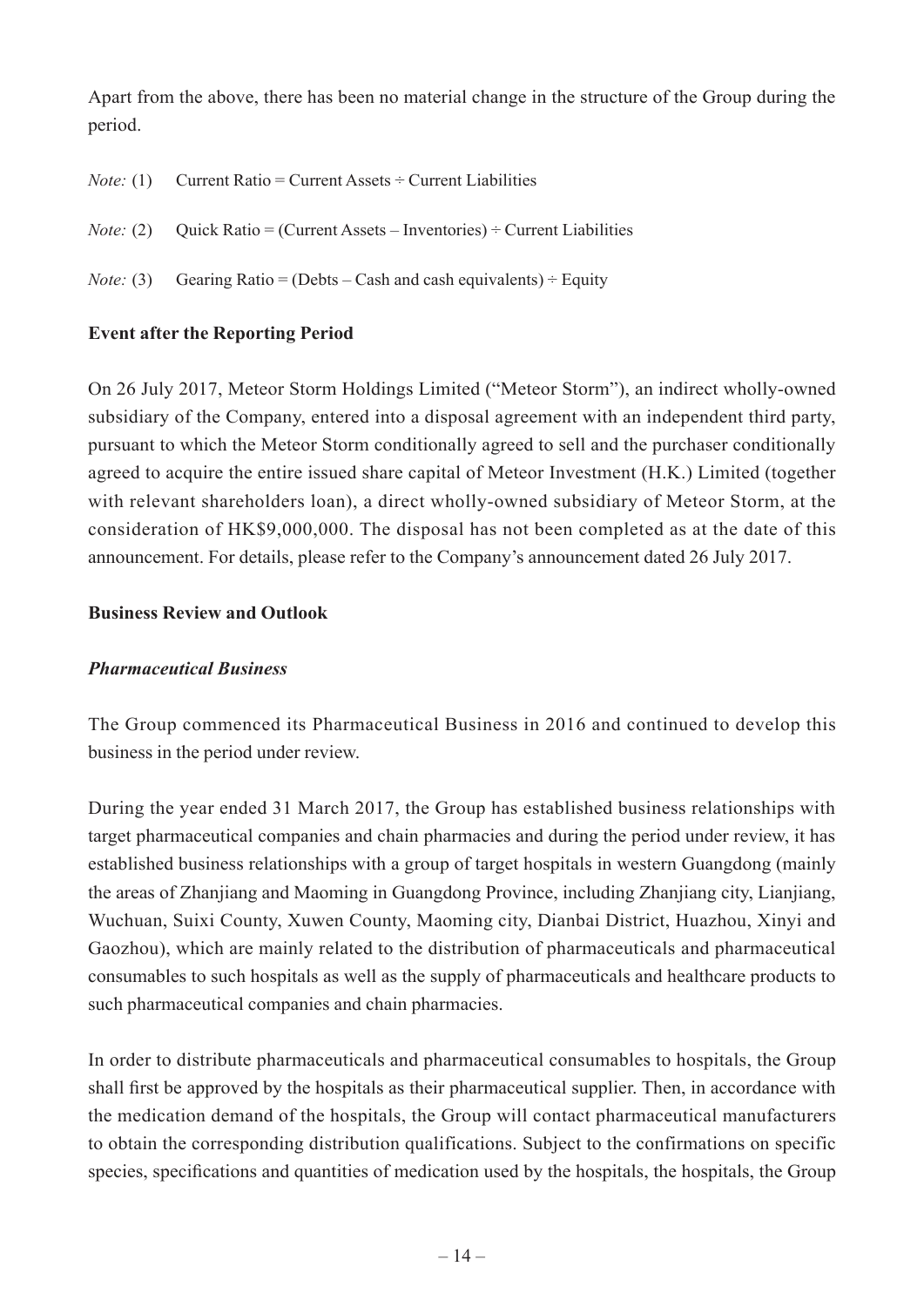and the pharmaceutical manufacturers will enter into three-party sales and purchase contracts, pursuant to which, the Group will arrange specific purchase and distribution work subsequently. The procedure to provide pharmaceuticals and healthcare products to the pharmaceutical companies and chain pharmacies as a supplier is relatively simple. The Group is mainly required to agree on the sales terms with the target customers before entering into sales contracts and sales transactions. During the aforementioned supply and sales activities, the Group mainly acts as a channel distributor to conduct sales activities, which does not involve pharmaceutical production. The pharmaceuticals and healthcare products supplied and sold by the Group include (but not limited to) Jianwei Xiaoshi Pian (健胃消食片), Heparin Sodium Injection (肝素鈉注射液), Propofol Injection (丙泊酚注射液), Shuganning Injection (舒肝寧注射液), Pudilan Xiaoyan Pian (蒲地藍消炎片), Pudilan Xiaoyan Pian Koufuye (蒲地藍消炎片口服液), Oxytocin Nasal Spray (縮宮素鼻噴霧劑), Peramivir Sodium Chloride Injection (Glass Bottle) (帕拉米韋氯化鈉注射 液(玻璃瓶)), Terbutaline Sulfate and Sodium Chloride Injection (Glass Bottle) (硫酸特布他林 氯化鈉注射液(玻璃瓶)) and Cefazolin Sodium Pentahydrate for Injection (注射用五水頭孢唑 林鈉).

As the auxiliary business of the Pharmaceutical Business, the Group also sold health food products, such as health protection tea leaves and walnut jujube, in year ended 31 March 2017. During the period under review, the Group had no revenue from sales of health food products. The Group will adjust the business volume in accordance with market demands and determine the resources to be further allocated based upon the business volume from time to time.

During the year ended 31 March 2017 and the period under review, the Group also engaged in the cultivation of longan and radix millettiae speciosae, which requires relatively long period to realise the investment. On 26 July 2017, Meteor Storm Holdings Limited ("Meteor Storm"), an indirect wholly-owned subsidiary of the Company, entered into a disposal agreement with an independent third party, pursuant to which Meteor Storm agreed to sell and the purchaser agreed to acquire the entire issued share capital of Meteor Investment (H.K.) Limited ("Meteor HK"), a direct whollyowned subsidiary of Meteor Storm. The disposal has not been completed as at the date of this announcement. Upon completion of the disposal, Meteor HK and its subsidiaries ("Meteor HK Group"), which were engaged in trading of pharmaceutical products (Chinese medicine), sales of health food and cultivation of longan and radix millettiae speciosae, will cease to be subsidiaries of the Company. The disposal represents an opportunity to realise the Group's investment in the Meteor HK Group. After the disposal, the Group will focus its resources on development of the Pharmaceutical Business through the remaining subsidiaries under the Pharmaceutical Business, which holds license such as the pharmaceutical operation permit (藥品經營許可證), the medical equipment operation permit (醫療器械經營企業許可證) and the good supply practices (GSP) certificate (藥品經營質量管理規範認證證書) and is principally engaged in the sales of pharmaceuticals, healthcare products and pharmaceutical consumables.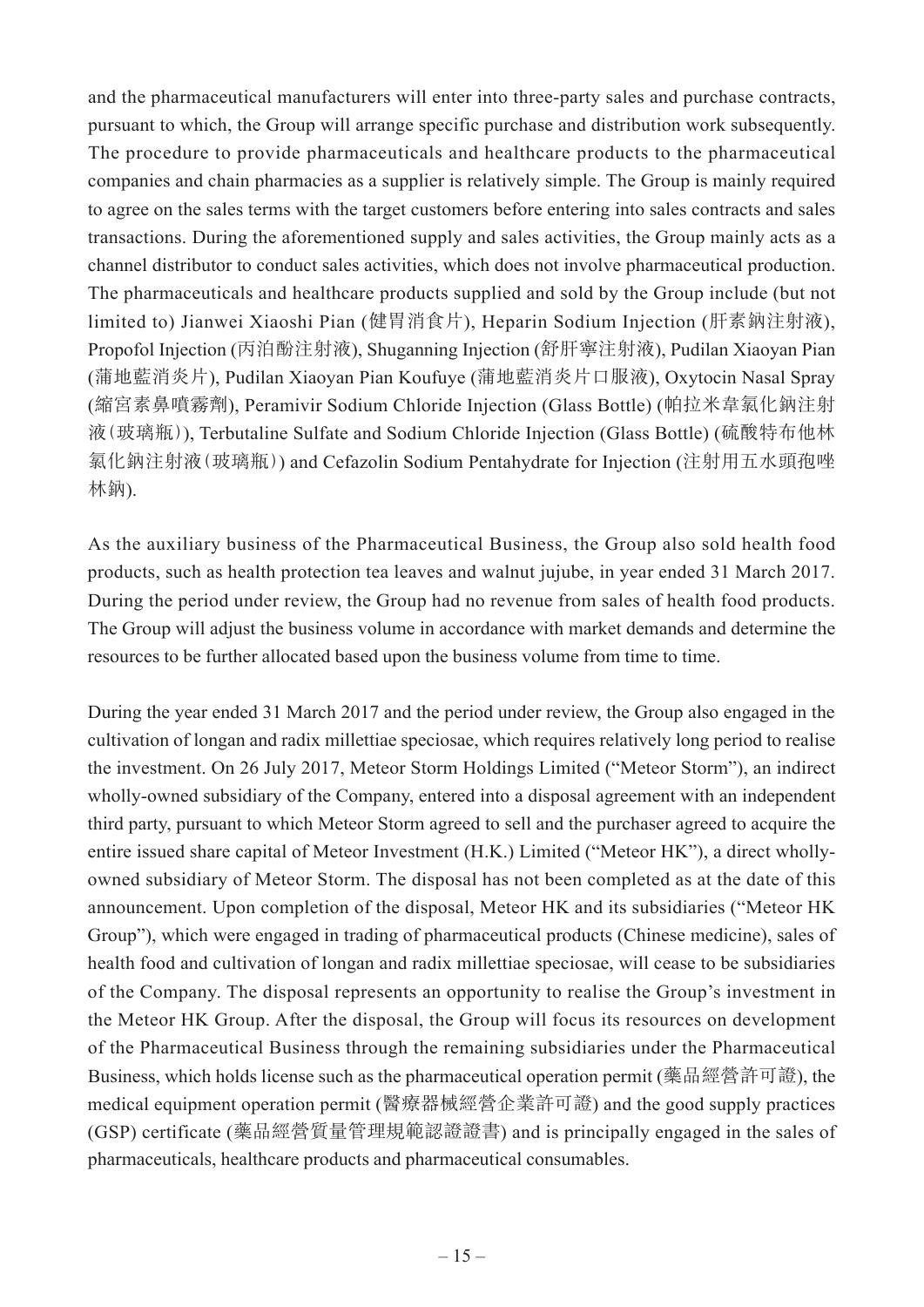The revenue from the Pharmaceutical Business decrease by approximately HK\$422,000 from approximately HK\$2,392,000 for the three months ended 30 June 2016 to approximately HK\$1,970,000 for the three months ended 30 June 2017. Such decrease was mainly due to that there were sales of health food products of approximately HK\$1 million for the three month ended 30 June 2016 but there were no such sales in the period under review. Despite the above factor, the Group's sales of pharmaceutical products actually increased in the period under review.

In regard to the sales of pharmaceuticals and healthcare products, the Group intends to firstly devote greater resources to penetrate into the pharmaceutical market of western Guangdong, with an aim to increase the sales to its existing customers. Moreover, it will work diligently to expand hospital and pharmacy customer base in Zhanjiang and Maoming regions before considering entering into the pharmaceutical markets of other regions in Guangdong Province and beyond.

### *Jewelry Business*

The Group commenced its Jewelry Business in 2015 and continued to develop this business in the period under review.

During the period under review, the Group's Jewelry Business included wholesale and retail of jewelry and related ancillary business (including but not limited to custom-made jewelry, valetprocurement of jewelry and various after-sales services), and most of the processing businesses are performed in the form of commissioned processing by external factories. The jewelry products sold by the Group mainly included gold jewelry, platinum jewelry, diamond jewelry, gemstone jewelry, emerald and karat gold jewelry.

The Group's jewelry retailing business was conducted mainly through an offline store located in Wongtee Plaza, Futian District, Shenzhen, the PRC, which is a franchised store of the Luk Fook Jewellry brand. The store is required to select goods from the suppliers designated by Luk Fook Jewellry. Upon quality inspection by state-approved jewelry identification center and being claimed to the store by the Group's staff, the goods are immediately entered into store sales system for sale. Most of the jewelry goods purchased by the store from the suppliers were finished jewelry products, which are generally not required to undergo reprocessing before sale.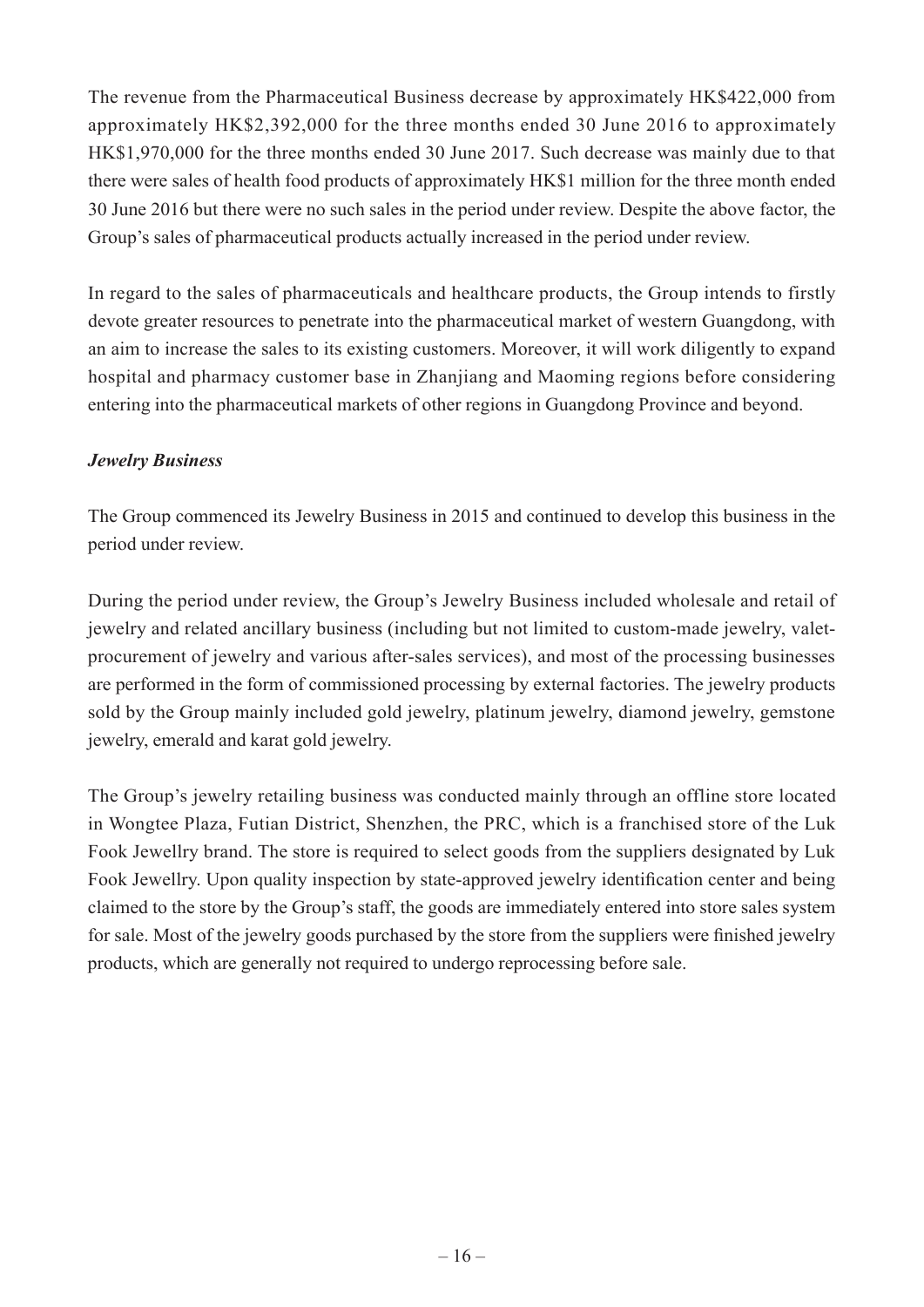The Group's jewelry wholesale business was mainly conducted through the wholesale of jewelry products to jewelry wholesalers by 至尊彩虹鑽石(深圳)有限公司, a wholly owned subsidiary of the Company, where the jewelry products being wholesaled were mainly gold jewelries. During the period under review, the Group has the secondary membership (二級會員資格) of Shanghai Gold Exchange and continued to develop the secondary gold sales agency business (黃金二級代 理業務). The Group may place orders for bullion via the online trading platform of Shanghai Gold Exchange. After claiming the bullion, the Group may commission external factories to process into finished gold jewelries and wholesale to jewelry wholesalers.

The Group will continue to focus on developing its Jewelry Business. With reference to its past sales experience, the Group intends to step up its efforts in identifying more jewelry wholesaler customers in South China, thereby expanding the sales channels of its secondary gold sales agency business (黃金二級代理業務). As to retail of jewelry, the positioning of retail products in stores will focus on mid-end products, which will be supplemented by low end products. Meanwhile, the Group will put more efforts to raise the sales proportion to its major high-end corporate customers (which principally purchase or customize jewelry as corporate gifts/awards) so as to increase the jewelry sales as well as generate profits.

The increase in revenue from the Jewelry Business for the period under review was mainly because of the increase in trading of golden jewelry products in the PRC. However, relatively low gross margin of wholesale of jewelry and the selling and administrative expenses to maintain and develop this business resulted in loss in this segment. Going forward, the Group will try further effort to control the selling and administrative expenses while balancing the development of this business.

### *Lending Business*

The Group commenced its Lending Business in Hong Kong in 2016 through acquiring a group of companies with a valid money lending licence in Hong Kong to diversify its income source. The Lending Business continued to grow and contributed positive results to the Group during the period under review. The Group will pay a closer attention to the market situation and the external economic environment and consider the possibility of further expansion in the Lending Business.

There were three major outstanding loan receivables with the Group as at 30 June 2017. All of them were carried out as part of the ordinary and usual course of business of the Group and brought in interest income to the Group.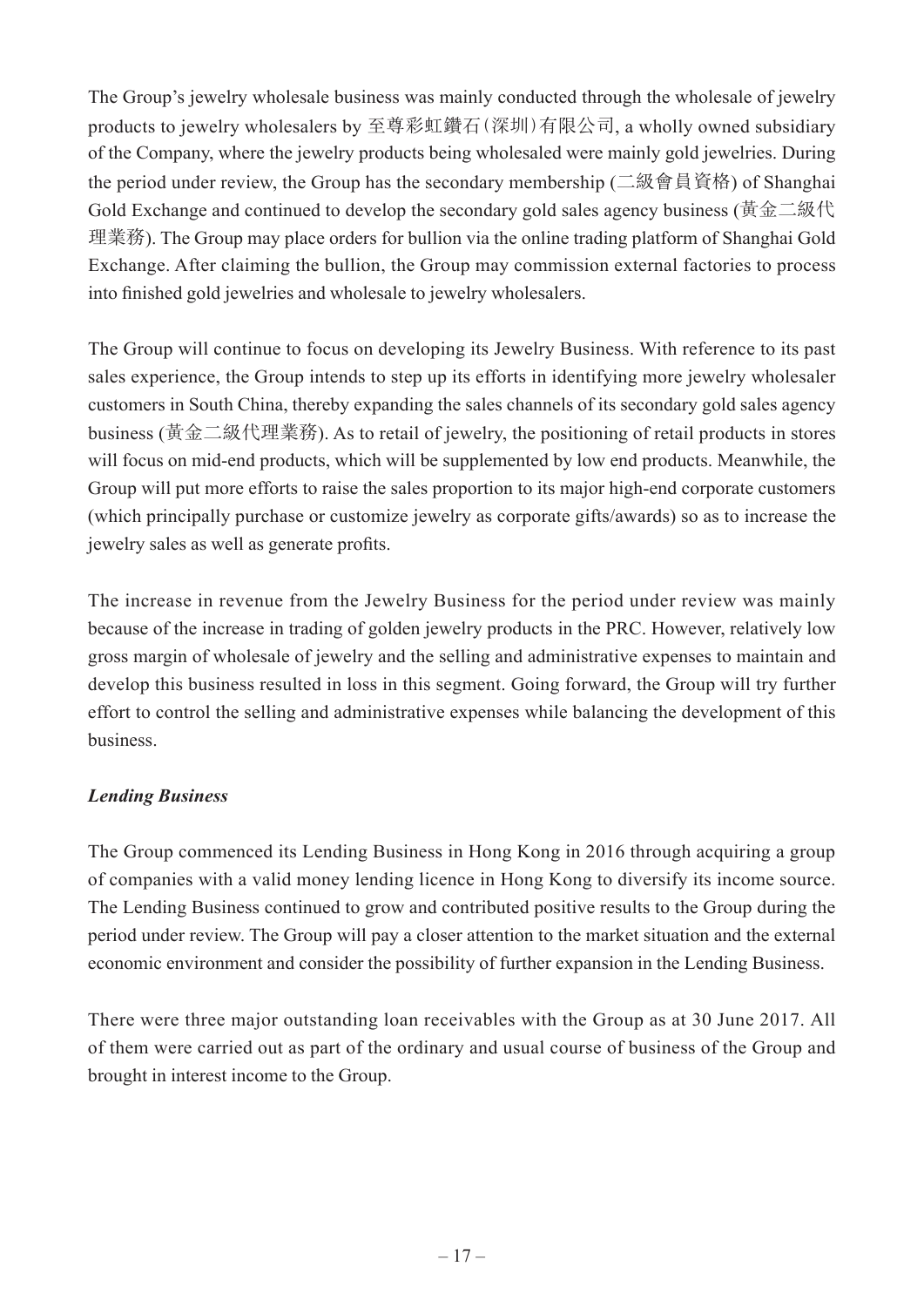Pursuant to the loan agreement and extension agreement entered into between SZ Enterprise Union Finance Limited ("SZ Finance"), an indirect wholly-owned subsidiary of the Company, and the borrower, Mr. Wen Qimin, on 8 November 2016 and 8 May 2017 respectively, an unsecured loan in the principal amount of HK\$13,000,000 bearing interest at a rate of 10% per annum for a six-month period, was drawn down on 8 November 2016. The original final repayment date of the loan was on 8 May 2017 and was extended to 8 October 2017.

In addition, pursuant to the loan agreements entered into between SZ Finance and the borrower, Mr. Chen Tianju, on 25 January 2017 and 2 June 2017 respectively, two unsecured loans was granted to and drawn down by Mr. Chen Tianju on 25 January 2017 and 7 June 2017 respectively. The loans were in the principal amount of HK\$6,000,000 each and were bearing an interest at a rate of 12% per annum for a term of one year and eight months respectively. The final repayment date of the loans is on 25 January 2018 and 7 February 2018 respectively but early repayment is allowed.

The Group has conducted internal risk assessment on these loan arrangements and noted both of the borrowers have substantial investments and assets in the PRC which support their respective financial capability to repay the loans, thus no securities or collaterals was sought. The purpose of the loans is to enhance their short-term cash flow.

### *Wireless Value-added Service Business*

Since the expiry of wireless value-added service contracts with a PRC telecommunication operator during the year ended 31 March 2016, the Group did not have any revenue from wireless valueadded service for the year ended 31 March 2017 and for the period under review.

As disclosed in the Company's announcement dated 2 June 2017, the Company disposed the entire issued share capital of Prosten (BVI) Limited, a direct wholly-owned subsidiary of the Company. The disposal was completed on 5 June 2017. As a result of the disposal, the Company disposed most of its subsidiaries engaged in the wireless value-added service business. Considering the challenging and volatile market situation for this business, the Group currently has no plan to further invest in this segment, unless suitable business opportunities arise in the future.

Looking ahead, there are still great challenges for the Group. While carrying out initiatives already under way in its current strategic plans, the Group will also critically review the future opportunities in its existing businesses with a target to re-allocate the Group's resources for a more fruitful manner. In the coming future, the Group will focus its work on strengthen its marketing and channel efforts, increasing customer base and improving the quality of its service and products.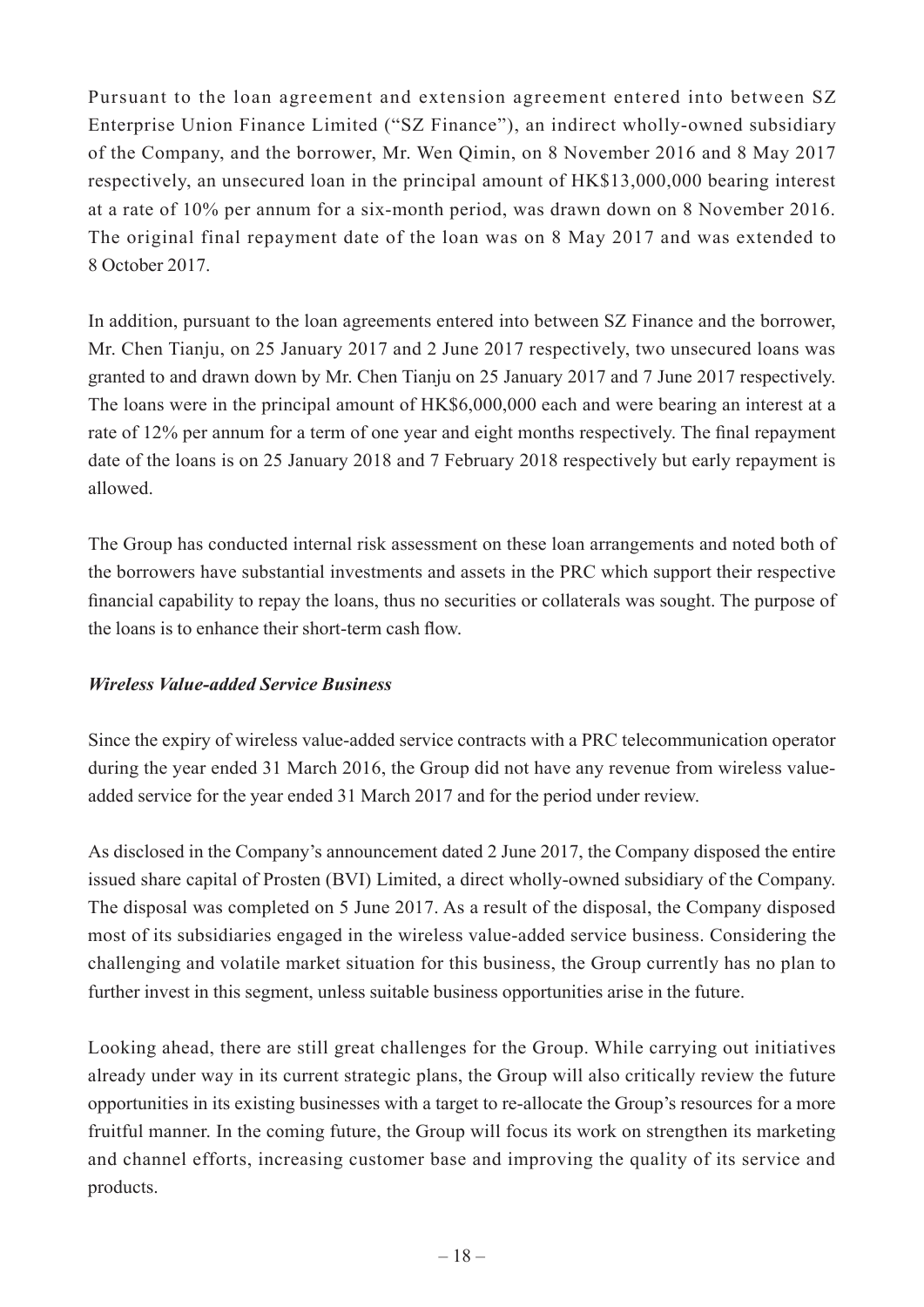### **Updates on matters relating to the De-consolidation**

With reference to the annual report of the Company for the year ended 31 March 2016 ("2016 Annual Report"), the Directors considered that the Group was unable to govern the De-Consolidated Subsidiaries and the control over the De-Consolidated Subsidiaries was lost. Therefore, from 1 January 2016 onwards, the Group had de-consolidated the De-Consolidated Subsidiaries from its financial statements for the financial year ended 31 March 2016 (the "De-Consolidation").

The Company was in negotiations with relevant party(ies) with an aim to resolving the matters arising from or in connection with the loss of control over the De-Consolidated Subsidiaries. Nevertheless, there was no conclusion in this regard. On 2 June 2017 (after trading hours), the Company entered into a disposal agreement for the disposal of the entire issued share capital of Prosten (BVI) Limited (together with relevant shareholders loan) which indirectly held the entire issued share capital of the De-Consolidated Subsidiaries.

The disposal in effect casted away the Prosten (BVI) Limited, its subsidiaries and the De-Consolidated Subsidiaries from the Group. Therefore, no further efforts is required to be spent on negotiation or other actions to be taken in connection with the loss of control over the De-Consolidated Subsidiaries.

### **The Internal Control Review**

The Company also engaged an internal control reviewer to conduct an internal control review for the Group (the "IC Review") which covers four major areas, namely, (i) corporate internal control; (ii) financial reporting and disclosure internal control; (iii) internal control over business processes; and (iv) operational manual.

The first stage of the IC Review was completed. Findings and recommendations under the IC Review were presented to the Board and the Group just started implementing the recommendations if thought fit. The Company expects to take approximately 3 to 6 months to implement the aforesaid recommendations and the follow up review on such implementation will be conducted thereafter. The Company will keep the shareholders of the Company and potential investors of the Company informed in this regard as and when appropriate.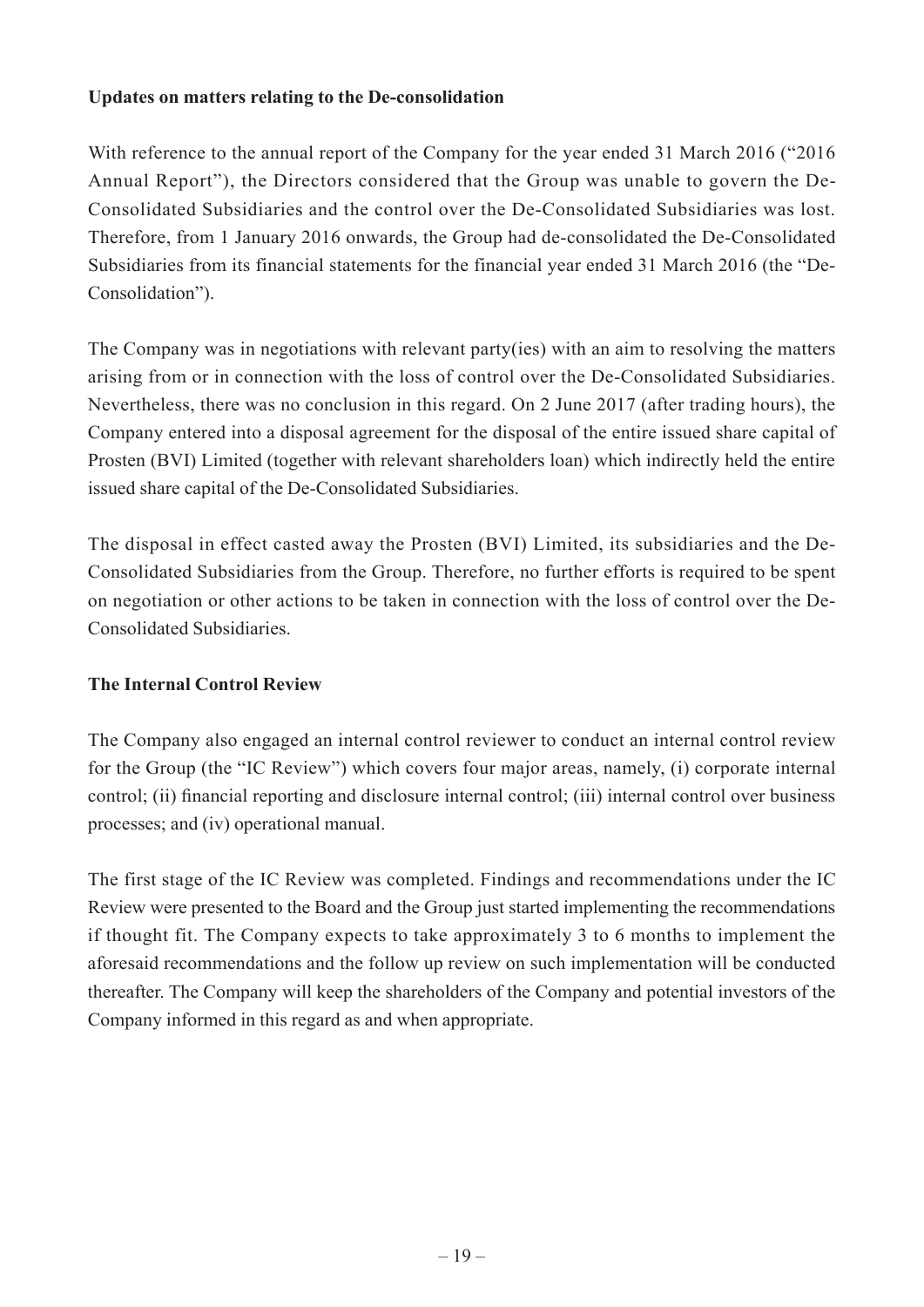# **DIRECTORS' AND CHIEF EXECUTIvE'S INTERESTS AND SHORT POSITIONS IN SHARES AND UNDERLyING SHARES**

As at 30 June 2017, the interests and short positions of the Directors and chief executive in the shares and underlying shares of the Company or any of its associated corporations (within the meaning of Part XV of the Securities and Futures Ordinance (the "SFO")) which were notified to the Company and the Stock Exchange pursuant to Divisions 7 and 8 of Part XV of the SFO (including interests or short positions which they were taken or deemed to have under such provisions of the SFO), or which were recorded in the register required to be kept by the Company under Section 352 of the SFO, or which were, pursuant to the code of conduct regarding securities transactions by Directors adopted by the Company, notified to the Company and the Stock Exchange, were as follows:

#### **Long positions in the ordinary shares of the Company**

|                         |              |                                         |                 | Percentage of the |
|-------------------------|--------------|-----------------------------------------|-----------------|-------------------|
|                         |              | Capacity and                            | Number of       | Company's issued  |
| <b>Name of Director</b> | <i>Notes</i> | nature of interest                      | ordinary shares | share capital     |
|                         |              |                                         |                 | <i>Note</i> $(2)$ |
| Mr. Chen Weixi          | (1)          | Interest of a controlled<br>corporation | 294,276,619     | 24.30%            |

*Notes:*

- (1) 294,276,619 shares of the Company are held by Dynamic Peak Limited and its entire issued share capital is held as to 80% by Mr. Chen Weixi and as to the remaining 20% by Mr. Xu Zhigang. Both of them are the Directors. By virtue of the SFO, Mr. Chen Weixi is deemed to be interested in 294,276,619 shares of the Company held by Dynamic Peak Limited.
- (2) Based on 1,210,963,725 shares of the Company in issue as at 30 June 2017.

Save as disclosed above, as at 30 June 2017, none of the Directors and chief executive of the Company had an interest or short position in the ordinary shares or underlying shares of the Company or any of its associated corporations that was notified to the Company and the Stock Exchange pursuant to Divisions 7 and 8 Part XV of the SFO, or as otherwise notified to the Company and the Stock Exchange pursuant to Rule 5.46 of the GEM Listing Rules.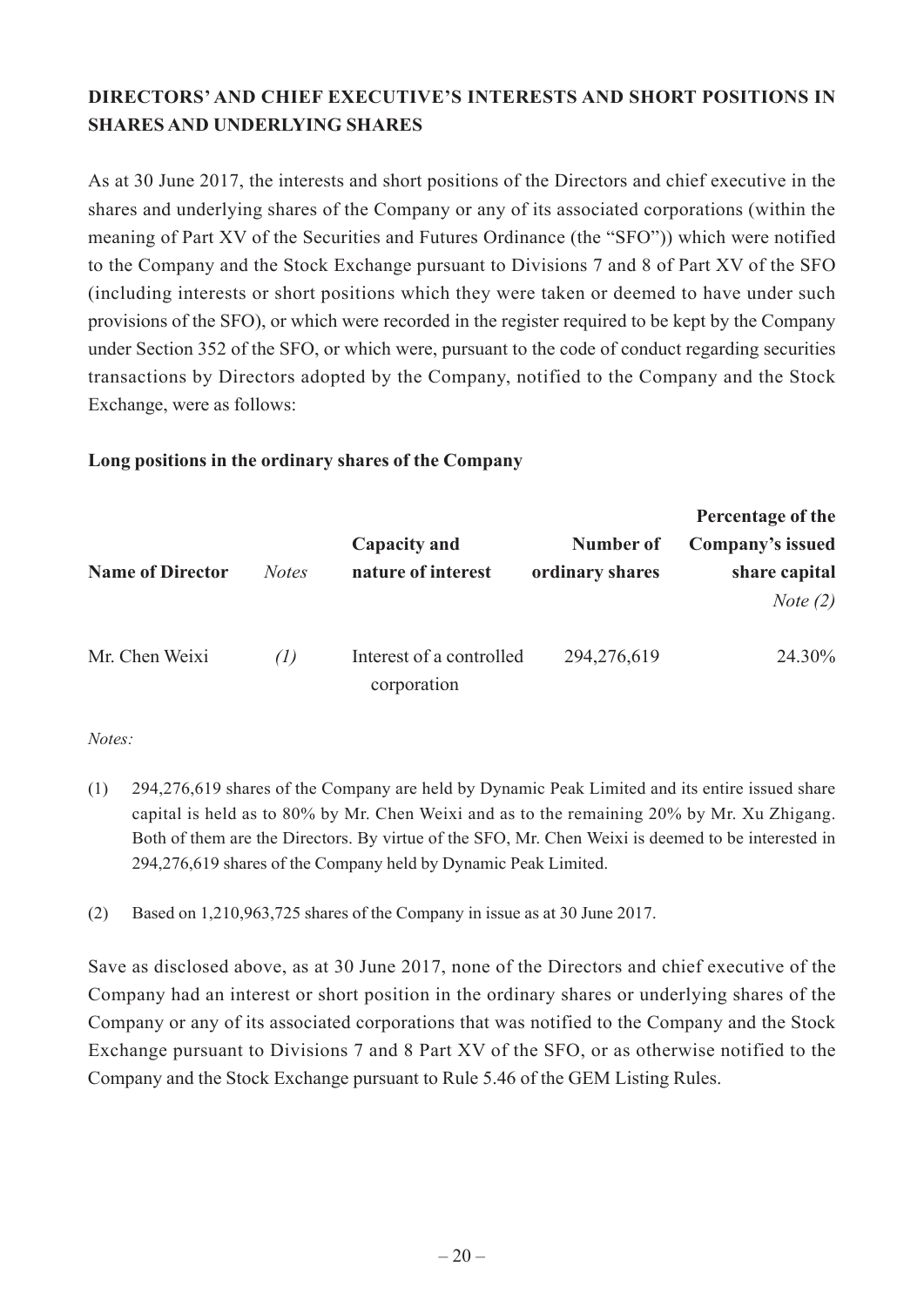#### **Long positions in underlying shares of the Company**

### *Share Options*

The Company adopts and administers a share option scheme which is currently in force and effect for the purpose of providing incentives and rewards to eligible participants who contribute to the success of the Group's operations. The Company's original share option scheme was approved by the Shareholders on 7 March 2000, and was terminated and replaced by a share option scheme approved by the Shareholders on 9 April 2002, which in turn was terminated and replaced by a new share option scheme approved by the Shareholders on 5 August 2011 (the "2011 Scheme").

A summary of the share option scheme is set out below:

#### *2011 Scheme*

At the annual general meeting of the Company held on 5 August 2011 (the "2011 AGM"), an ordinary resolution was passed by the Shareholders to approve and adopt the 2011 Scheme.

The 2011 Scheme became effective for a period of 10 years commencing on 10 August 2011. Eligible participants of the 2011 Scheme include all Directors and employees of the Group, suppliers, customers, consultants who provided services to the Group, shareholders of the subsidiaries of the Group and joint venture partners. Under the 2011 Scheme, the Directors may, at their sole discretion, grant to any eligible participants options to subscribe for ordinary shares of the Company at the highest of (i) the closing price of shares of the Company on GEM as stated in the Stock Exchange's daily quotation sheet on the date of the offer of grant; (ii) the average closing price of the shares of the Company on GEM as stated in the Stock Exchange's daily quotation sheets for the five trading days immediately preceding the date of the offer of grant; and (iii) the nominal value of the Company's share. The offer of a grant of options may be accepted within 21 days from the date of the offer. A nominal consideration of HK\$1 is payable on acceptance of the grant of an option. The exercise period of the options granted is determinable by the Directors, which commences after the date of offer with a certain vesting period and ends in any event not later than 10 years from the respective date when the share options are granted, subject to the provisions for early termination thereof.

An ordinary resolution was passed at the annual general meeting of the Company on 28 September 2016 (the "2016 AGM") to refresh the scheme mandate limit of the 2011 Scheme. The total number of shares of the Company which may be allotted and issued upon exercise of all options to be granted under the 2011 Scheme is an amount equivalent to 10% of the shares of the Company in issue as at the date of the 2016 AGM.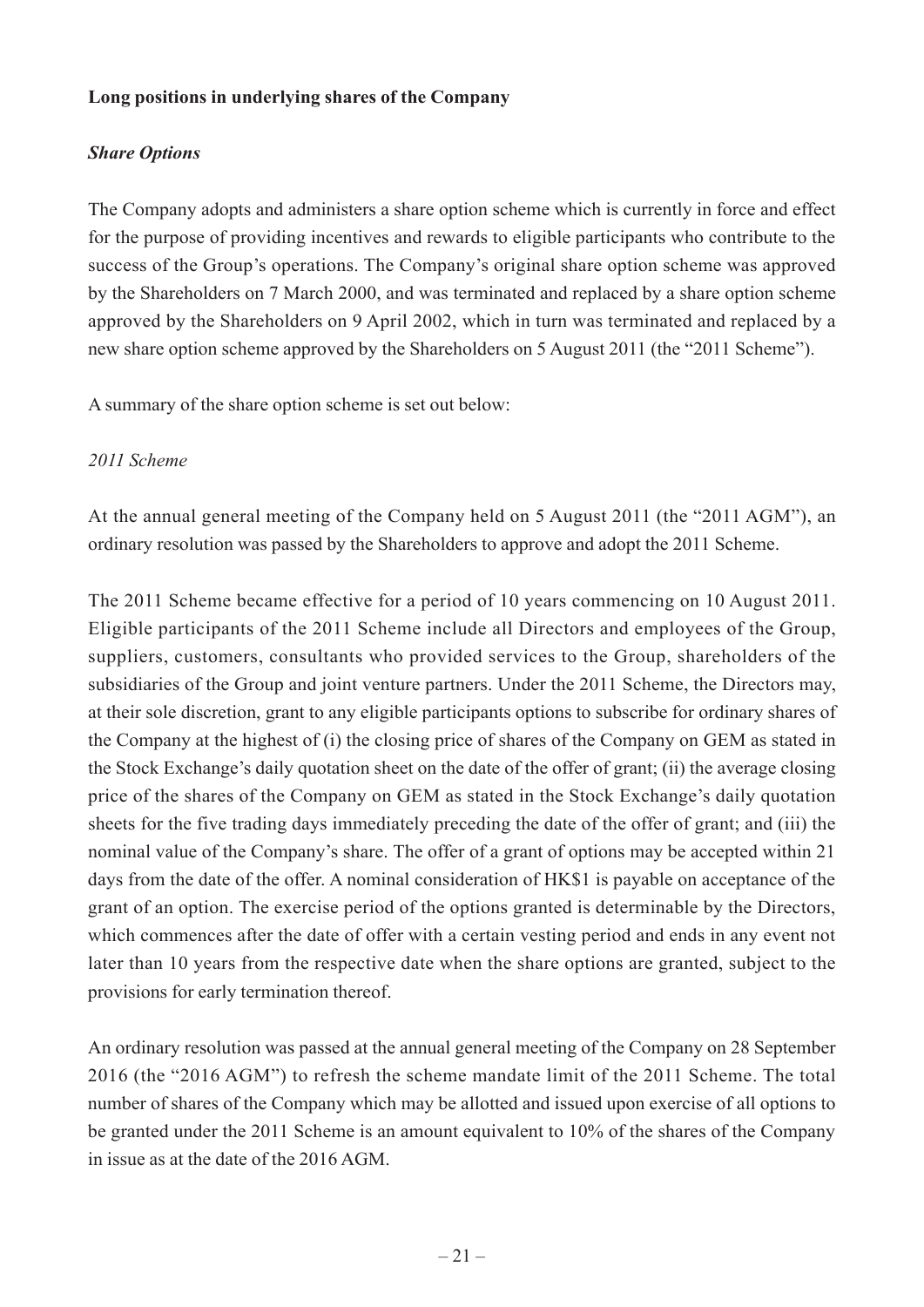The maximum number of shares to be allotted and issued upon the exercise of all outstanding options granted and yet to be exercised under the 2011 Scheme and any other share option schemes of the Group must not in aggregate exceed 30% of the relevant class of shares of the Company in issue from time to time.

The number of shares in respect of which options may be granted to any individual in any 12-month period is not permitted to exceed 1% of the shares of the Company in issue at any point in time, without prior approval from the Shareholders. Options granted to substantial shareholders or independent non-executive Directors in excess of 0.1% of the Company's share capital and with an aggregate value in excess of HK\$5 million must be approved in advance by the Shareholders. The 2011 Scheme does not provide for any minimum period for holding of options or any performance target before exercise of options.

The following Director was granted share options under the 2011 Scheme to subscribe for shares of the Company, details of which are as follows:

| Number of shares to be subscribed for by outstanding options*** |                    |                                            |                                          |                                |                    |                                      |                                                       |                                                                             |
|-----------------------------------------------------------------|--------------------|--------------------------------------------|------------------------------------------|--------------------------------|--------------------|--------------------------------------|-------------------------------------------------------|-----------------------------------------------------------------------------|
| Name or category<br>of participant                              | At 1 April<br>2017 | <b>Transferred</b><br>during<br>the period | <b>Exercised</b><br>during<br>the period | Lapsed<br>during<br>the period | At 30 June<br>2017 | Date of<br>share options<br>granted* | <b>Exercise period of</b><br>share options<br>granted | <b>Exercise</b><br>price of<br>share options<br>granted**<br>HK\$ per share |
| <b>Employees</b><br>of the Group                                |                    |                                            |                                          |                                |                    |                                      |                                                       |                                                                             |
| In aggregate                                                    | 2,700,000          |                                            | (2,700,000)                              |                                |                    | 5 December 2013                      | 5 December 2013 to<br>20 June 2017                    | 0.165                                                                       |
|                                                                 | 2,700,000          |                                            | (2,700,000)                              |                                |                    |                                      |                                                       |                                                                             |

- \* The time of acceptance of the share options was within 21 days from the options offer date. The share options granted are subject to certain vesting period and vary for each category of participant as specified under the respective share option schemes.
- \*\* The exercise price of the share options is subject to some adjustments in the case of rights or bonus issues, or other similar changes in the Company's share capital.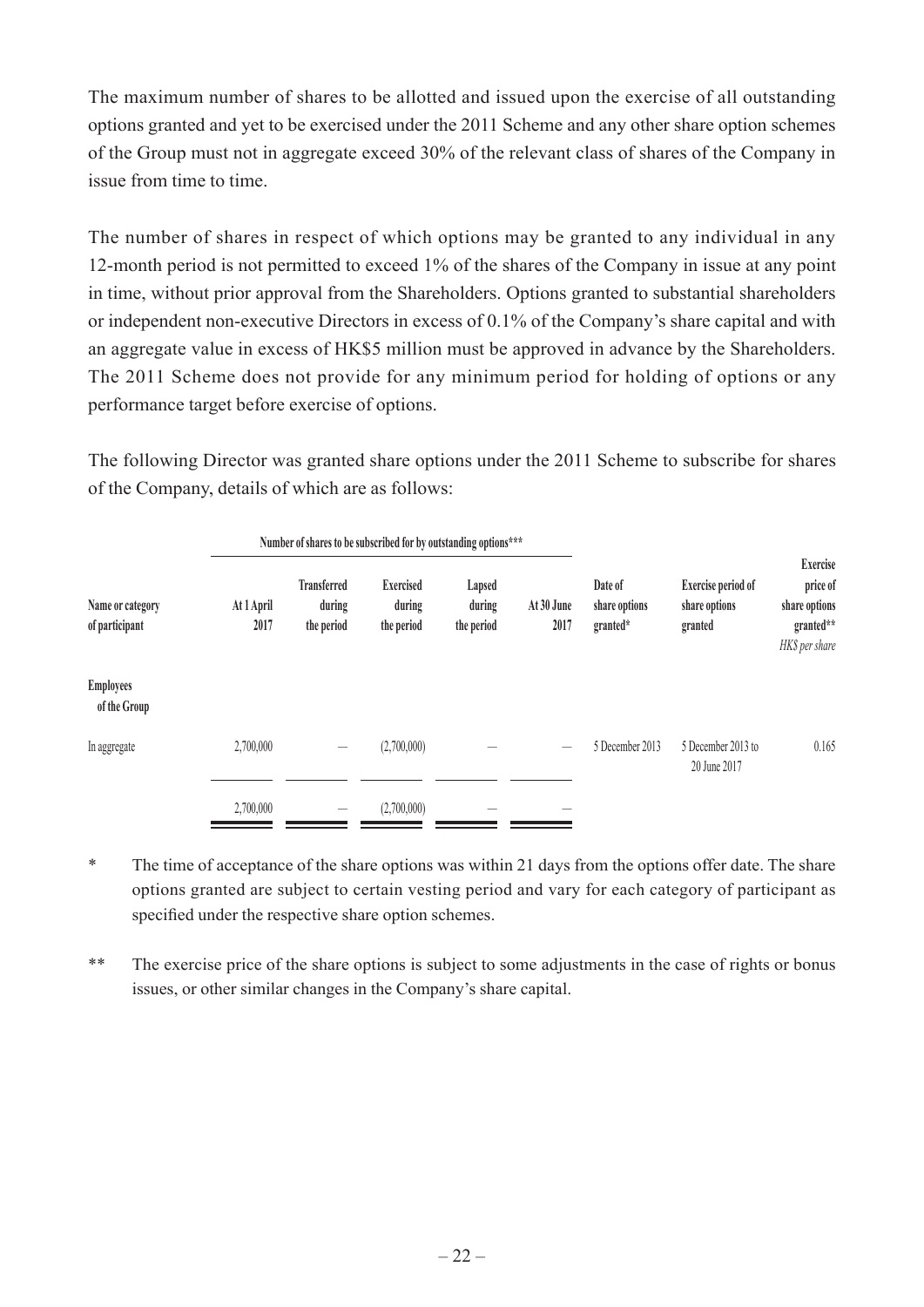#### **INTERESTS AND SHORT POSITIONS OF SUBSTANTIAL SHAREHOLDERS**

As at 30 June 2017, shareholders (other than the Directors or chief executive of the Company) who had interests or short positions in the shares or underlying shares of the Company which would fall to be disclosed to the Company under the provisions of Divisions 2 and 3 of Part XV of the SFO, or which were recorded in the register required to be kept by the Company under Section 336 of the SFO were as follows:

| Name of shareholder                             | <b>Notes</b>  | <b>Capacity and</b><br>nature of interest | Number of<br>ordinary shares or<br>underlying shares | Percentage of the<br>Company's issued<br>share capital<br>Note $(8)$ |
|-------------------------------------------------|---------------|-------------------------------------------|------------------------------------------------------|----------------------------------------------------------------------|
| Dynamic Peak Limited                            | (1)           | Beneficially owned                        | 294,276,619                                          | 24.30%                                                               |
| Rainbow Enterprise<br>Holdings Co., Ltd.        | (2)           | Beneficially owned                        | 206,647,000                                          | 17.06%                                                               |
| Mr. Cheng Haiqing                               | (2)           | Interest of a controlled<br>corporation   | 206,647,000                                          | 17.06%                                                               |
| Glory Gate International<br>Limited             | (3)           | Interest of controlled<br>corporations    | 127,582,675                                          | 10.54%                                                               |
| Legit Ability Limited                           | (4)           | Interest of a controlled<br>corporation   | 127,582,675                                          | 10.54%                                                               |
| Ms. Shen Jing                                   | (3), (4), (5) | Interest of a controlled<br>corporation   | 127,582,675                                          | 10.54%                                                               |
| Dragon Fortune Group<br><b>Holdings Limited</b> | (5)           | Beneficially owned                        | 112,903,225                                          | 9.32%                                                                |
| <b>Right Advance</b><br>Management Limited      | (6)           | Beneficially owned                        | 111,000,000                                          | 9.17%                                                                |
| Ms. Wang Li Mei                                 | (6)           | Interest of a controlled<br>corporation   | 111,000,000                                          | 9.17%                                                                |

#### **Long positions in the ordinary shares or underlying shares of the Company**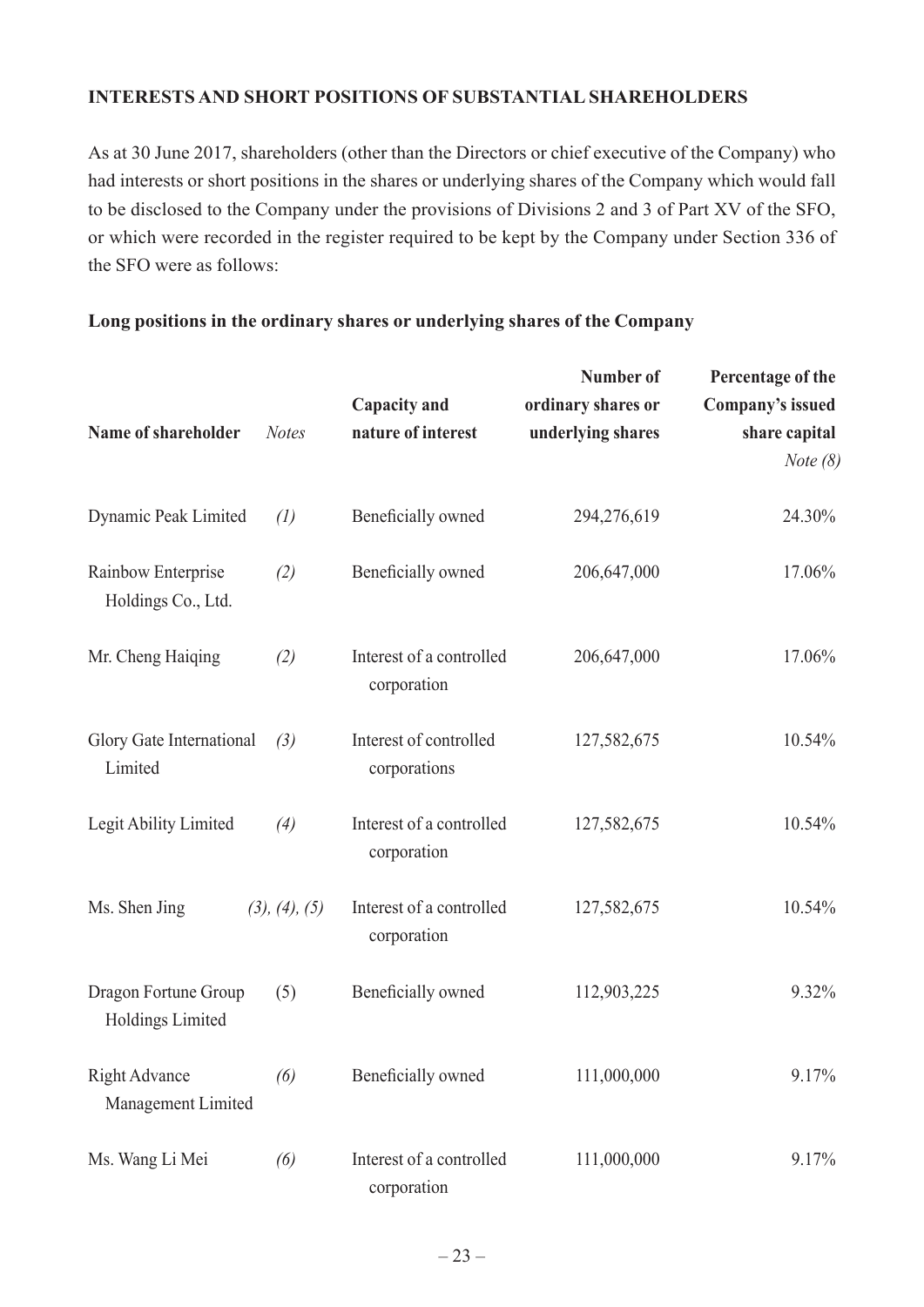| Name of shareholder | <b>Notes</b> | Capacity and<br>nature of interest      | Number of<br>ordinary shares or<br>underlying shares | Percentage of the<br>Company's issued<br>share capital<br><i>Note</i> $(8)$ |
|---------------------|--------------|-----------------------------------------|------------------------------------------------------|-----------------------------------------------------------------------------|
| Mr. Wang Leilei     | (6)          | Interest of a controlled<br>corporation | 111,000,000                                          | 9.17%                                                                       |
| Will City Limited   | (7)          | Beneficially owned                      | 100,000,000                                          | 8.26%                                                                       |
| Ms. Zhang Yingnan   | (7)          | Interest of a controlled<br>corporation | 100,000,000                                          | 8.26%                                                                       |
| Mr. Pei Chuang      |              | Beneficially owned                      | 70,000,000                                           | 5.78%                                                                       |

*Notes:*

- (1) Dynamic Peak Limited is a company incorporated in the British Virgin Islands and its entire issued share capital is held as to 80% by Mr. Chen Weixi and as to the remaining 20% by Mr. Xu Zhigang. Both of them are the Directors.
- (2) Rainbow Enterprise Holdings Co., Limited is a company incorporated in the British Virgin Islands and its entire issued share capital is registered in the name of Mr. Cheng Haiqing, and such shares are solely owned by Mr. Cheng Haiqing.
- (3) Glory Gate International Limited is a company incorporated in the British Virgin Islands and its entire issued share capital is held by Legit Ability Limited.
- (4) Legit Ability Limited is a Company incorporated in the British Virgin Islands and its entire issued shares capital is held by Ms. Shen Jing.
- (5) Dragon Fortune Group Holdings Limited is a company incorporated in the British Virgin Islands and its entire issued share capital is held by Glory Gate International Limited.
- (6) Right Advance Management Limited ("Right Advance") is a company incorporated in the British Virgin Islands and its entire issued share capital is registered in the name of Ms. Wang Li Mei, and such shares are ultimately owned by Mr. Wang Leilei. Ms. Wang Li Mei is the sole director of Right Advance.
- (7) Will City Limited is a company incorporated in the British Virgin Islands and its entire issued share capital is held by Ms. Zhang Yingnan.
- (8) Based on 1,210,963,725 shares of the Company in issue as at 30 June 2017.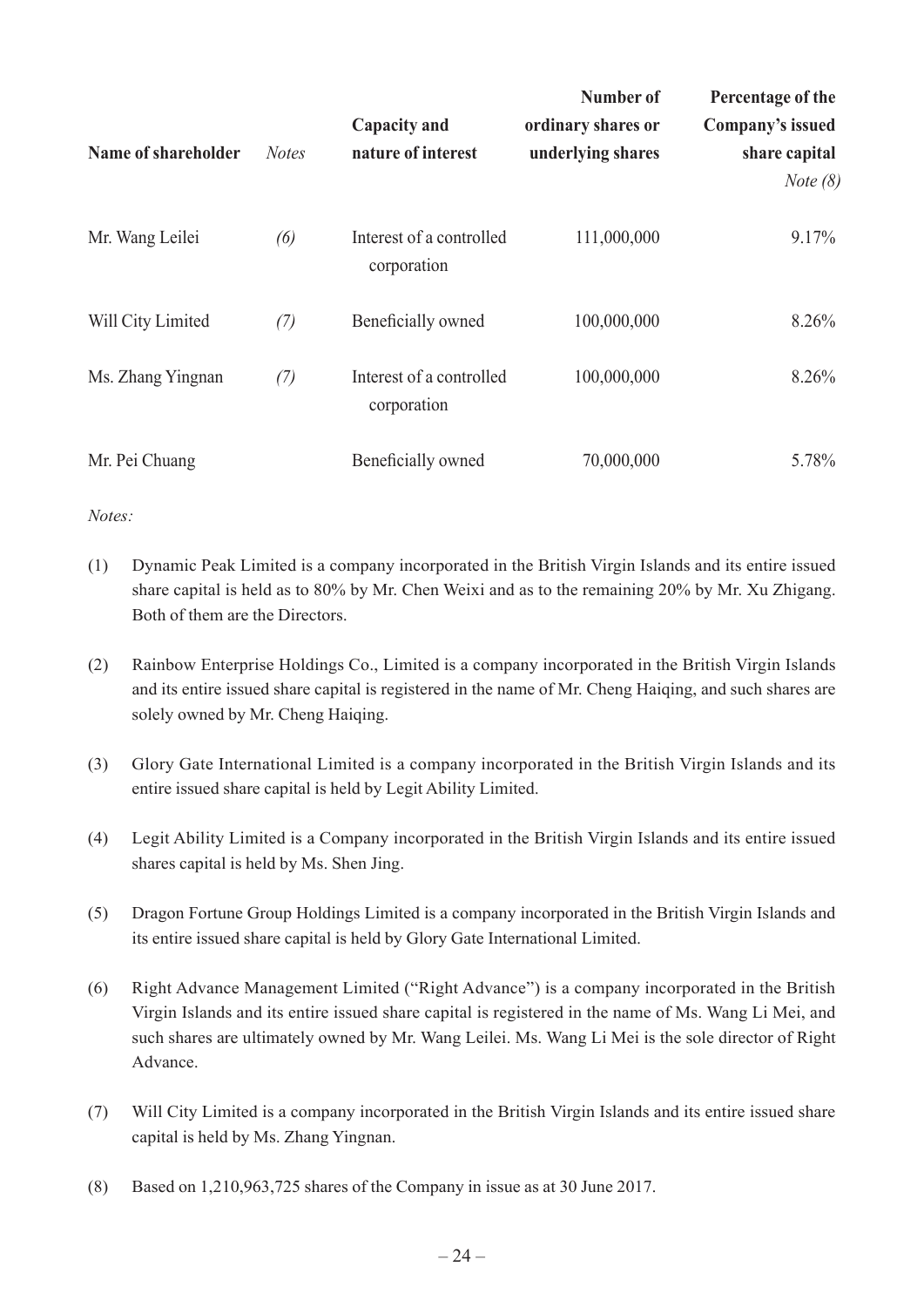Save as disclosed above, as at 30 June 2017, the Company has not been notified by any persons (other than the Directors or chief executive of the Company) who had interests or short positions in the shares or underlying shares of the Company which would fall to be disclosed to the Company under the provisions of Divisions 2 and 3 of Part XV of the SFO, or which were recorded in the register required to be kept by the Company under Section 336 of the SFO.

### **COMPETING INTERESTS**

None of the Directors or the controlling shareholders of the Company or their respective associates (as defined under the GEM Listing Rules) have any interests in a business which competes or may compete with the business of the Group, or has any other conflict of interest with the Group during the period under review.

#### **PURCHASE, REDEMPTION OR SALE OF THE COMPANy'S LISTED SECURITIES**

During the three months ended 30 June 2017, the Company has issued and allotted 2,700,000 new shares at par value of HK\$0.1 per share, as a result of exercise of share options by the share option holders of the Company.

Save as disclosed above, neither the Company nor any of its subsidiaries has purchased, redeemed or sold any of the Company's listed securities.

### **DIRECTORS' SECURITIES TRANSACTIONS**

The Company has adopted a code of conduct regarding securities transactions by Directors on terms no less exacting than the required standard of dealings as set out in Rules 5.48 to 5.67 of the GEM Listing Rules. In response to specific enquiry made by the Company, each of the Directors gave confirmation that he complied with the required standard of dealings and the code of conduct regarding securities transactions by the Directors throughout the three months ended 30 June 2017.

### **CORPORATE GOvERNANCE CODE**

Save as the deviation disclosed below, the Company has complied with all the code provisions set out in the Corporate Governance Code (the "CG Code") as contained in Appendix 15 to the GEM Listing Rules throughout the period under review.

With respect to the deviation, the CG Code provision A.2.1 provides that the roles of the chairman and chief executive officer ("CEO") should be separated and should not be performed by the same individual. The division of responsibilities between the chairman and CEO should be clearly established and set out in writing.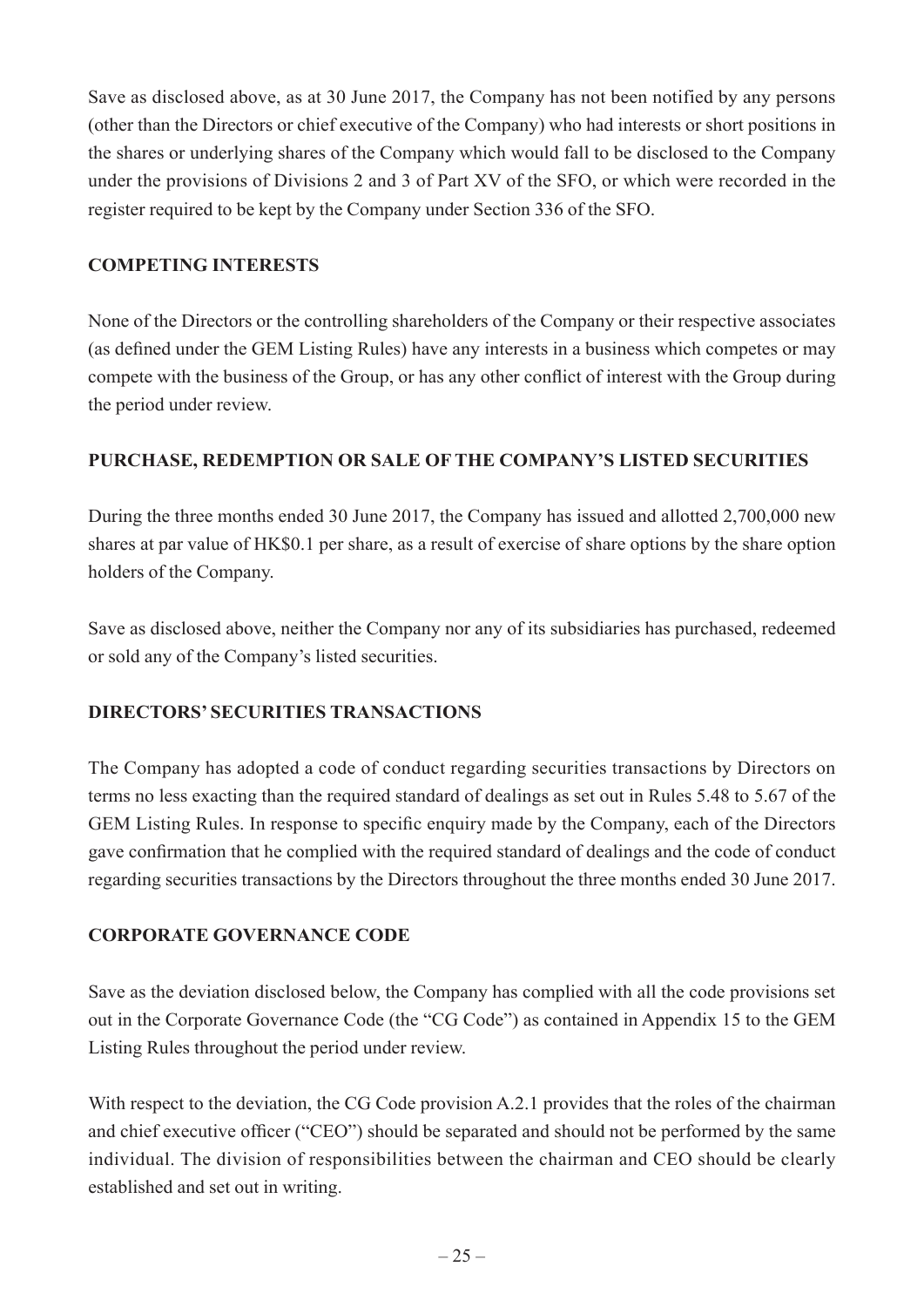During the period under review, the Company has not appointed a CEO and the Chairman, Mr. Xu Zhigang, assumed the post of acting CEO. The Board considers that the current arrangement is adequate in view of the size and complexity of the Group's operations. The Board will, nonetheless, review the business growth of the Group and locate suitable candidate to fill the vacancy of the CEO when considered essential and will continue setting out a clear division of responsibilities at the board level and the day-to-day management team to ensure a proper balance of power and authority within the Company.

### **AUDIT COMMITTEE**

The Company established the Audit Committee on 7 March 2000 and has formulated and from time to time amended its written terms of reference in accordance with the provisions set out in the CG Code. The primary duties of the Audit Committee include review and supervision of the Group's financial reporting system, risk management and internal control procedures, review of the Group's financial information and review of the Group's relationship with its auditors.

As at the date of this announcement, the Audit Committee comprised three independent nonexecutive Directors, namely Mr. Poon Yan Wai (Chairman of the Audit Committee), Mr. Xu Xiaoping and Mr. Lam Kwok Cheong and one non-executive Director, namely Mr. Chen Weixi.

The Audit Committee has reviewed this announcement and has provided advice and comments thereon.

### **REMUNERATION COMMITTEE**

In accordance with the CG Code, the Company established the remuneration committee ("Remuneration Committee") on 17 June 2005 with written terms of reference. The principal responsibilities of the Remuneration Committee include making recommendations to the Board on the Company's policy and structure for remuneration of all Directors and senior management and reviewing the specific remuneration packages of all executive Directors and senior management by reference to corporate goals and objectives resolved by the Board from time to time.

The Remuneration Committee comprises two independent non-executive Directors, namely Mr. Xu Xiaoping (Chairman of the Remuneration Committee) and Mr. Lam Kwok Cheong, and one executive Director, namely Mr. Xu Zhigang.